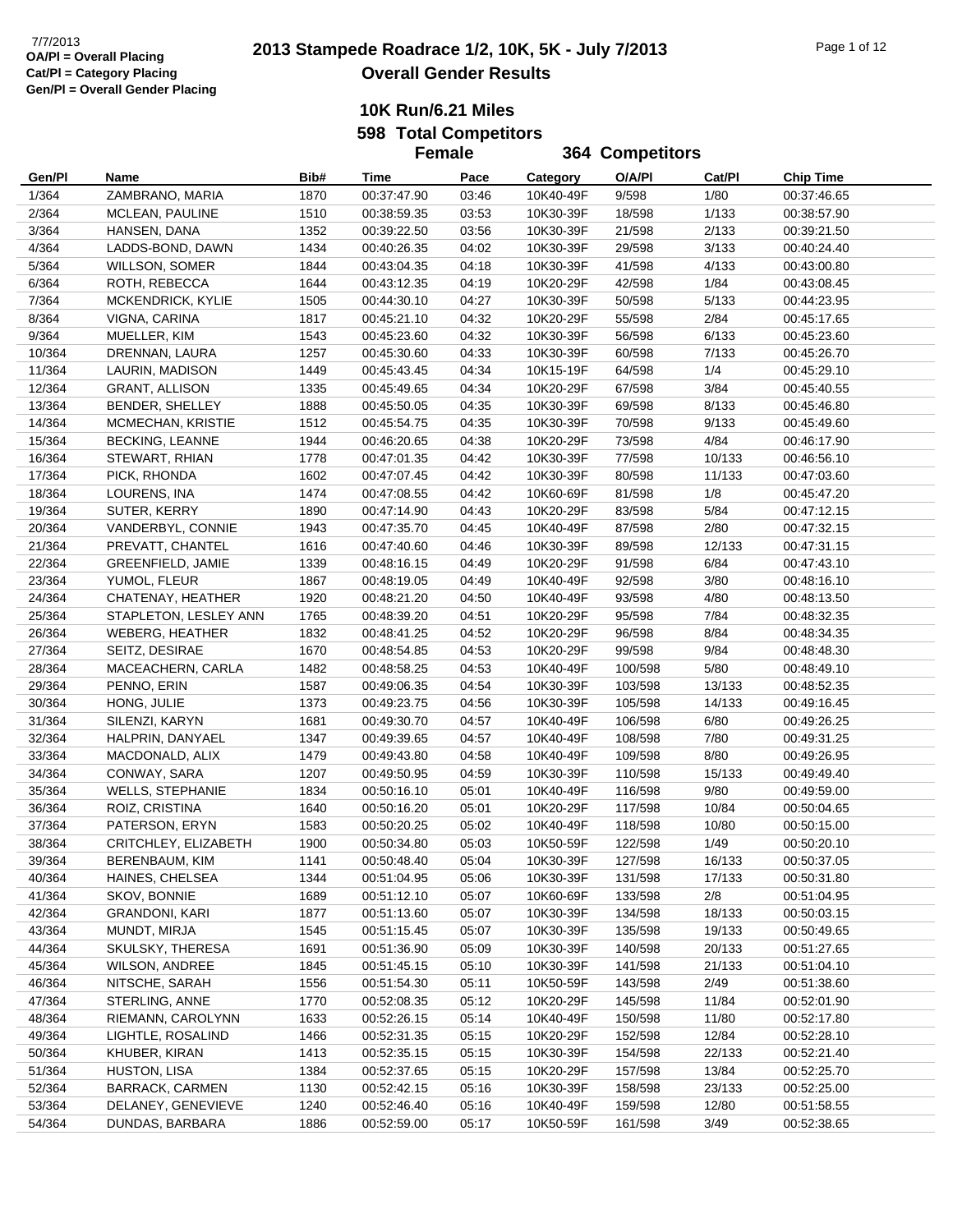**364 Competitors**

**10K Run/6.21 Miles 598 Total Competitors**

**Female**

**Gen/Pl Name Bib# Time Pace Category O/A/Pl Cat/Pl Chip Time** 55/364 NEMECEK, ANDREA 1548 00:53:09.70 05:18 10K30-39F 162/598 24/133 00:53:01.10 56/364 PETERS, SARAH 1594 00:53:12.90 05:19 10K30-39F 164/598 25/133 00:52:59.45 57/364 MEAD, THERESA 1513 00:53:13.25 05:19 10K40-49F 165/598 13/80 00:53:04.95 58/364 ELGIE, KATIE 1273 00:53:17.50 05:19 10K30-39F 166/598 26/133 00:52:50.55 59/364 LEBIHAN, SYLVIE 1917 00:53:19.05 05:19 10K40-49F 167/598 14/80 00:53:14.35 60/364 MCLAREN, SAMANTHA 1927 00:53:36.95 05:21 10K30-39F 169/598 27/133 00:52:55.00 61/364 SCHLAUCH, JENNY 1906 00:53:48.80 05:22 10K30-39F 173/598 28/133 00:53:19.90 62/364 CHRISTOFFERSEN, MICHELLE 1192 00:53:51.05 05:23 10K40-49F 174/598 15/80 00:53:45.30 63/364 CARLE, TINA 1178 00:53:56.75 05:23 10K30-39F 175/598 29/133 00:53:23.55 64/364 BROWN, MICHELLE 1164 00:53:57.90 05:23 10K30-39F 176/598 30/133 00:53:32.90 65/364 WOOD STEVENSON, NANLEE 1853 00:54:01.05 05:24 10K40-49F 177/598 16/80 00:53:55.00 66/364 WONG, CAMELIA 1848 00:54:01.10 05:24 10K40-49F 178/598 17/80 00:53:55.45 67/364 ELLIOTT, JUDITH 1281 00:54:11.70 05:25 10K50-59F 180/598 4/49 00:53:55.15 68/364 EAST, ISABELLE 1270 00:54:11.75 05:25 10K14&UF 181/598 1/5 00:54:10.60 69/364 WESA, BRENDA 1835 00:54:14.00 05:25 10K40-49F 182/598 18/80 00:53:58.85 70/364 CRAIG, MELANIE 1218 00:54:19.70 05:25 10K20-29F 186/598 14/84 00:53:47.80 71/364 CONDIE, JANE 1205 00:54:42.50 05:28 10K20-29F 190/598 15/84 00:54:06.85 72/364 MACDONALD, ANGELA 1874 00:54:55.45 05:29 10K40-49F 193/598 19/80 00:52:17.25 73/364 LAGROU, LISA 1437 00:54:59.15 05:29 10K30-39F 195/598 31/133 00:54:44.80 74/364 KAWUCHA, KAREN 1409 00:55:07.25 05:30 10K40-49F 199/598 20/80 00:54:37.75 75/364 WILLIAMSON, BARBARA 1902 00:55:19.05 05:31 10K50-59F 203/598 5/49 00:55:10.50 76/364 LEMKES, DAWN 1461 00:55:21.35 05:32 10K40-49F 204/598 21/80 00:54:55.55 77/364 HELSEN, GWEN 1362 00:55:35.05 05:33 10K30-39F 205/598 32/133 00:55:19.50 78/364 CHRISTENSEN, JANIS 1189 00:55:35.95 05:33 10K40-49F 207/598 22/80 00:55:00.20 79/364 VALGE, EVELYN 1810 00:55:40.65 05:34 10K50-59F 208/598 6/49 00:55:17.80 80/364 DROUILLARD, KIM 1259 00:55:49.90 05:34 10K30-39F 212/598 33/133 00:55:26.45 81/364 BLACKER, WILLOW 1149 00:56:03.40 05:36 10K20-29F 213/598 16/84 00:55:11.20 82/364 SCOTT, ERIN 1665 00:56:04.40 05:36 10K20-29F 214/598 17/84 00:55:50.30 83/364 SILVESTRI, JOSEPHINE 1682 00:56:07.55 05:36 10K30-39F 216/598 34/133 00:54:59.00 84/364 SULLIVAN, KELLY 1784 00:56:09.40 05:36 10K40-49F 217/598 23/80 00:55:56.50 85/364 PYKERMAN, KAREN 1619 00:56:15.45 05:37 10K20-29F 219/598 18/84 00:56:02.80 86/364 WEININGER, JENNIFER 1394 00:56:17.40 05:37 10K30-39F 220/598 35/133 00:55:23.95 87/364 NISHIHATA, ELAINE 1555 00:56:18.00 05:37 10K40-49F 221/598 24/80 00:56:10.00 88/364 HUYNH, HOA 1387 00:56:34.40 05:39 10K30-39F 225/598 36/133 00:55:25.65 89/364 MOREY, VALERIE 1535 00:56:45.65 05:40 10K30-39F 228/598 37/133 00:56:20.80 90/364 THERRIEN, MOLLY 1794 00:56:47.55 05:40 10K30-39F 230/598 38/133 00:56:28.35 91/364 ANDERSON, TANIS 1112 00:56:48.90 05:40 10K30-39F 231/598 39/133 00:56:19.95 92/364 BOIVIN, SYLVIE 1150 00:56:51.05 05:41 10K50-59F 232/598 7/49 00:56:35.70 93/364 LUKINUK, ELIZABETH 1477 00:56:54.45 05:41 10K30-39F 234/598 40/133 00:56:09.70 94/364 WATTIE, LORRAINE 1831 00:56:56.95 05:41 10K40-49F 236/598 25/80 00:56:26.90 95/364 CHRISTENSEN, SHERRY 1190 00:57:02.25 05:42 10K50-59F 241/598 8/49 00:56:55.00 96/364 MCCANN, CLARE 1493 00:57:03.25 05:42 10K30-39F 242/598 41/133 00:56:27.55 97/364 WORKUN, RACHEL 1854 00:57:04.65 05:42 10K30-39F 243/598 42/133 00:56:41.85 98/364 SAEGER, SIMONE 1651 00:57:13.20 05:43 10K40-49F 247/598 26/80 00:56:58.90 99/364 PETRIN, KAITLYN 1595 00:57:14.85 05:43 10K20-29F 248/598 19/84 00:56:53.35 100/364 JONGMANS, LINDSEY 1400 00:57:15.05 05:43 10K20-29F 249/598 20/84 00:56:12.60 101/364 LEACH, ELEANOR 1451 00:57:16.40 05:43 10K30-39F 251/598 43/133 00:56:41.50 102/364 LAMB-FAUQUIER, ERIN 1441 00:57:19.80 05:43 10K30-39F 253/598 44/133 00:57:04.05 103/364 MACDONALD-GRAY, BETH 1885 00:57:26.80 05:44 10K50-59F 259/598 9/49 00:57:14.60 104/364 PERCIVAL, DONNA 1588 00:57:41.35 05:46 10K50-59F 260/598 10/49 00:57:30.20 105/364 WALDNER, JENNY 1823 00:57:47.40 05:46 10K20-29F 262/598 21/84 00:55:06.50 106/364 SCHNEIDER, RIA 1663 00:57:55.30 05:47 10K30-39F 264/598 45/133 00:57:43.50 107/364 THORPE, JENNY 1799 00:57:56.95 05:47 10K40-49F 265/598 27/80 00:57:20.90 108/364 REYNOLDS, VERED 1630 00:57:57.35 05:47 10K30-39F 266/598 46/133 00:57:44.90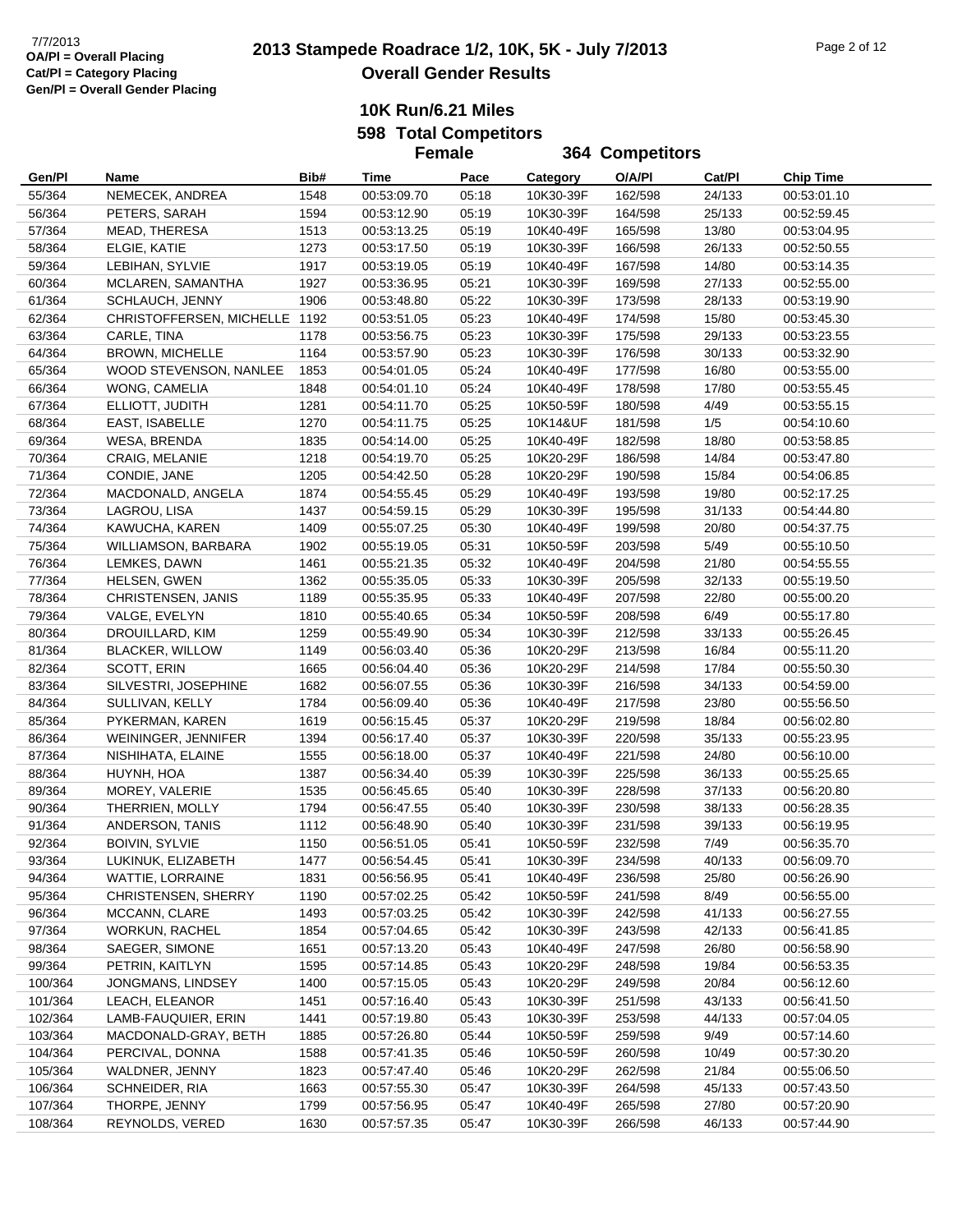#### **10K Run/6.21 Miles 598 Total Competitors Female**

|                    |                                       |              | <b>Female</b>              |                |                        | 364 Competitors    |                  |                            |
|--------------------|---------------------------------------|--------------|----------------------------|----------------|------------------------|--------------------|------------------|----------------------------|
| Gen/Pl             | Name                                  | Bib#         | Time                       | Pace           | Category               | O/A/PI             | Cat/PI           | <b>Chip Time</b>           |
| 109/364            | SOUCHOTTE, LAURIE                     | 1756         | 00:58:02.05                | 05:48          | 10K30-39F              | 267/598            | 47/133           | 00:57:51.60                |
| 110/364            | <b>JOHNSTON, RICKI</b>                | 1397         | 00:58:08.85                | 05:48          | 10K40-49F              | 269/598            | 28/80            | 00:57:37.10                |
| 111/364            | GLOVER, SHANNON                       | 1326         | 00:58:09.50                | 05:48          | 10K40-49F              | 270/598            | 29/80            | 00:57:38.65                |
| 112/364            | SNOW, ALISON                          | 1937         | 00:58:16.85                | 05:49          | 10K30-39F              | 272/598            | 48/133           | 00:57:50.95                |
| 113/364            | POULOS, TARA                          | 1609         | 00:58:19.40                | 05:49          | 10K40-49F              | 273/598            | 30/80            | 00:57:53.15                |
| 114/364            | DEERHAWKE, PHOENIX                    | 1239         | 00:58:24.95                | 05:50          | 10K30-39F              | 274/598            | 49/133           | 00:57:28.10                |
| 115/364            | ANDERSON, JAMIE                       | 1110         | 00:58:25.05                | 05:50          | 10K30-39F              | 275/598            | 50/133           | 00:57:54.60                |
| 116/364            | LEBLANC, ERIN                         | 1454         | 00:58:25.45                | 05:50          | 10K30-39F              | 276/598            | 51/133           | 00:57:17.65                |
| 117/364            | DIRKS, DORIS                          | 1892         | 00:58:30.35                | 05:51          | 10K40-49F              | 277/598            | 31/80            | 00:58:21.55                |
| 118/364            | CORSALE, EMILY                        | 1212         | 00:58:32.90                | 05:51          | 10K30-39F              | 278/598            | 52/133           | 00:58:10.65                |
| 119/364            | DOCHSTADER, KATE                      | 1249         | 00:58:37.10                | 05:51          | 10K30-39F              | 279/598            | 53/133           | 00:58:11.35                |
| 120/364            | HEFFERNAN, KATHERINE                  | 1360         | 00:58:45.35                | 05:52          | 10K20-29F              | 280/598            | 22/84            | 00:57:36.50                |
| 121/364            | MCDUFF, CORIE                         | 1211         | 00:58:47.30                | 05:52          | 10K30-39F              | 281/598            | 54/133           | 00:58:16.70                |
| 122/364            | <b>GERMAN, VICTORIA</b>               | 1319         | 00:58:58.30                | 05:53          | 10K40-49F              | 283/598            | 32/80            | 00:58:14.10                |
| 123/364            | DRIEDGER, VAL                         | 1258         | 00:59:03.35                | 05:54          | 10K40-49F              | 284/598            | 33/80            | 00:58:44.80                |
| 124/364            | VAREY, JENNIFER                       | 1813         | 00:59:05.10                | 05:54          | 10K40-49F              | 285/598            | 34/80            | 00:58:21.60                |
| 125/364            | ROWLAND, CHERYL                       | 1646         | 00:59:06.25                | 05:54          | 10K20-29F              | 286/598            | 23/84            | 00:57:47.70                |
| 126/364            | CARRIER, ALEX-ANNE                    | 1182         | 00:59:06.95                | 05:54          | 10K15-19F              | 287/598            | 2/4              | 00:58:00.75                |
| 127/364            | CLARK, HILARY                         | 1194         | 00:59:07.00                | 05:54          | 10K20-29F              | 288/598            | 24/84            | 00:57:49.35                |
| 129/364            | KEMP, ANITA                           | 1412         | 00:59:07.50                | 05:54          | 10K40-49F              | 290/598            | 35/80            | 00:58:41.40                |
| 128/364            | FAIRFIELD, STEPHANIE                  | 1288         | 00:59:07.50                | 05:54          | 10K20-29F              | 289/598            | 25/84            | 00:58:22.20                |
| 130/364            | TOMEI, RACHEL                         | 1802         | 00:59:10.75                | 05:55          | 10K20-29F              | 291/598            | 26/84            | 00:58:28.95                |
| 131/364            | GOODFELLOW, MEAGHAN                   | 1329         | 00:59:18.35                | 05:55          | 10K20-29F              | 294/598            | 27/84            | 00:58:09.80                |
| 132/364            | PHALEN, LINDA                         | 1928         | 00:59:19.80                | 05:55          | 10K50-59F              | 295/598            | 11/49            | 00:58:38.65                |
| 133/364            | CROOKS, MARGO                         | 1223         | 00:59:26.85                | 05:56          | 10K40-49F              | 297/598            | 36/80            | 00:58:12.25                |
| 134/364            | DONATO, ADRIANNA                      | 1915         | 00:59:27.35                | 05:56          | 10K40-49F              | 298/598            | 37/80            | 00:59:17.00                |
| 135/364            | FRY, CARA                             | 1306         | 00:59:33.30                | 05:57          | 10K30-39F              | 299/598            | 55/133           | 00:59:18.65                |
| 136/364            | CRAMER, DAYLE                         | 1220         | 00:59:35.85                | 05:57          | 10K30-39F              | 300/598            | 56/133           | 00:58:39.55                |
| 137/364            | O'RAE, AMANDA                         | 1563         | 00:59:37.80                | 05:57          | 10K30-39F              | 301/598            | 57/133           | 00:58:29.80                |
| 138/364            | PASIEKA, JANICE                       | 1579         | 00:59:41.05                | 05:58          | 10K50-59F              | 302/598            | 12/49            | 00:59:13.80                |
| 139/364            | MCGURK, HEIDI                         | 1500         | 00:59:41.55                | 05:58          | 10K40-49F              | 303/598            | 38/80            | 00:58:51.40                |
| 141/364            | PETURSSON, CHRISTINE                  | 1907         | 00:59:42.60                | 05:58          | 10K20-29F              | 305/598            | 28/84            | 00:59:00.60                |
| 140/364            | PETURSSON, TANNIS                     | 1908         | 00:59:42.60                | 05:58          | 10K50-59F              | 304/598            | 13/49            | 00:59:00.55                |
| 142/364            | FITZPATRICK, AMY                      | 1297         | 00:59:49.75                | 05:58          | 10K20-29F              | 306/598            | 29/84            | 00:58:50.00                |
| 143/364            | MONTGOMERY, KIM                       | 1531         | 00:59:50.35                | 05:59          | 10K20-29F              | 307/598            | 30/84            | 00:59:25.90                |
| 144/364            | HUTCHISON, LAURIE                     | 1386         | 00:59:53.80                | 05:59          | 10K50-59F              | 308/598            | 14/49            | 00:58:53.25                |
| 145/364            | <b>BESWICK, SAVITA</b>                | 1146         | 00:59:58.40                | 05:59          | 10K30-39F              | 309/598            | 58/133           | 00:58:33.55                |
| 146/364            | BROWN, SUSAN                          | 1165         | 00:59:59.30                | 05:59          | 10K40-49F              | 310/598            | 39/80            | 00:58:43.95                |
| 147/364            | CREARY, SHANNYN                       | 1222         | 01:00:02.30                | 06:00          | 10K30-39F              | 311/598            | 59/133           | 00:59:39.85                |
| 148/364            | HUME, CATHY                           | 1381         | 01:00:06.55                | 06:00          | 10K50-59F              | 312/598            | 15/49            | 00:59:05.40                |
| 149/364            | MACNEIL, SHEENA                       | 1875         | 01:00:14.65                | 06:01          | 10K20-29F              | 315/598            | 31/84            | 01:00:01.60                |
| 150/364            | KANJI, YASMIN                         | 1404         | 01:00:19.45                | 06:01          | 10K50-59F<br>10K30-39F | 316/598            | 16/49            | 00:59:59.40                |
| 151/364<br>152/364 | BEEHARRY, NEENA<br>ROSCA, ELVIRA      | 1136<br>1642 | 01:00:22.15<br>01:00:36.00 | 06:02<br>06:03 | 10K30-39F              | 317/598            | 60/133<br>61/133 | 01:00:04.80<br>01:00:01.70 |
| 153/364            |                                       |              | 01:00:39.65                | 06:03          | 10K30-39F              | 318/598            | 62/133           | 01:00:28.10                |
|                    | SAVISKOFF, CHRISTINA<br>NG, PRISCILLA | 1658<br>1554 | 01:00:39.85                | 06:03          | 10K20-29F              | 321/598<br>322/598 | 32/84            | 00:59:55.70                |
| 154/364<br>155/364 | RIENDEAU, MARNEY                      | 1628         | 01:00:54.55                | 06:05          | 10K50-59F              | 325/598            | 17/49            | 01:00:30.70                |
| 156/364            | POWELL, MARIA                         | 1699         | 01:01:00.50                | 06:06          | 10K40-49F              | 327/598            | 40/80            | 01:00:43.90                |
| 157/364            | KHULLER, JESSICA                      | 1910         | 01:01:05.15                | 06:06          | 10K30-39F              | 328/598            | 63/133           | 01:00:12.40                |
| 158/364            | PARKER, NAOMI                         | 1578         | 01:01:09.60                | 06:06          | 10K30-39F              | 329/598            | 64/133           | 01:00:31.60                |
| 159/364            | OGRINS, AUSTIN                        | 1566         | 01:01:14.20                | 06:07          | 10K20-29F              | 333/598            | 33/84            | 01:00:52.50                |
| 160/364            | DUHAULT, TERRA                        | 1260         | 01:01:20.60                | 06:08          | 10K20-29F              | 334/598            | 34/84            | 01:00:49.30                |
| 161/364            | SIU, MARIA                            | 1687         | 01:01:22.15                | 06:08          | 10K30-39F              | 335/598            | 65/133           | 01:01:09.30                |
| 162/364            | STEVENSON, KIM                        | 1774         | 01:01:32.15                | 06:09          | 10K40-49F              | 336/598            | 41/80            | 01:01:25.30                |
|                    |                                       |              |                            |                |                        |                    |                  |                            |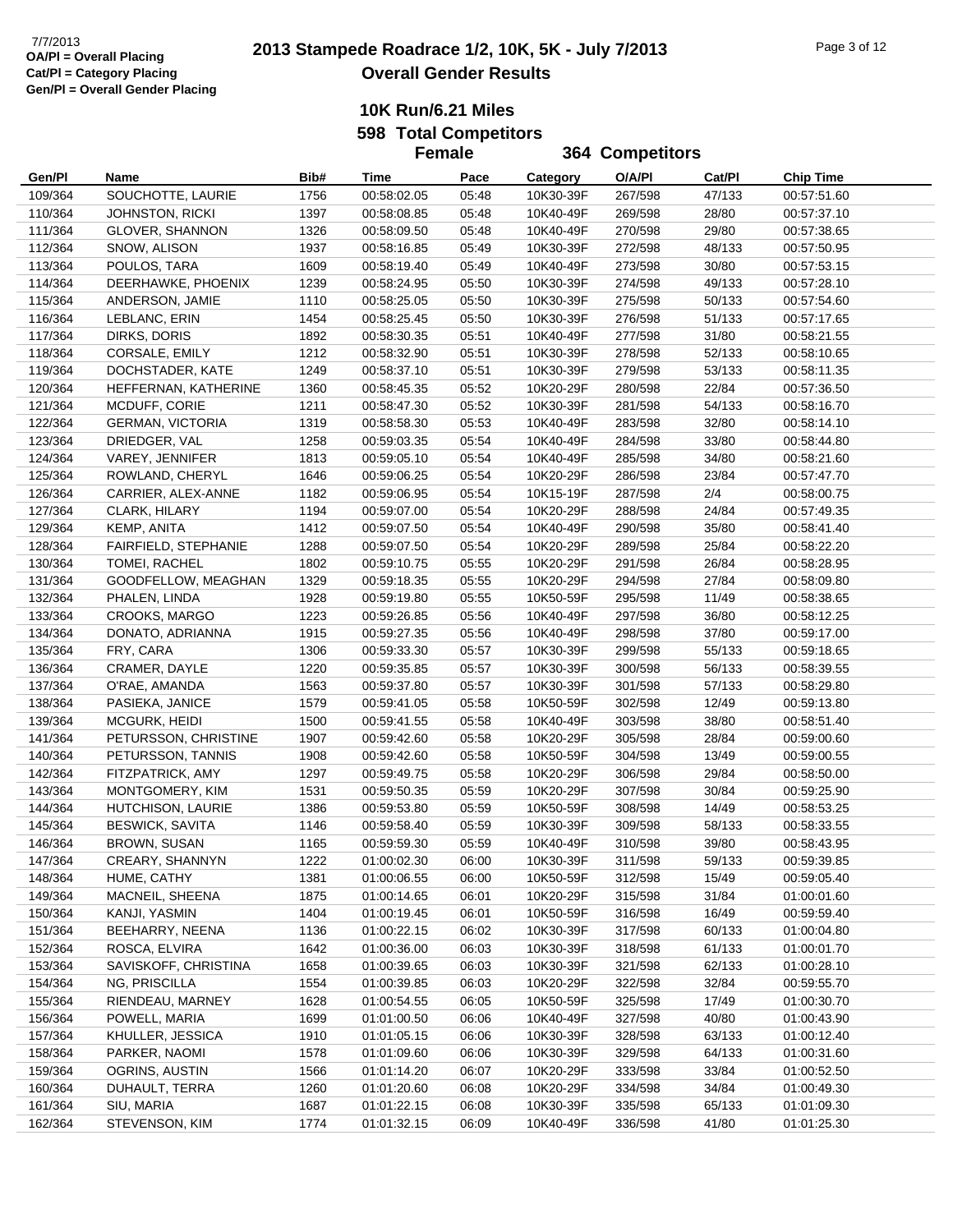### **10K Run/6.21 Miles 598 Total Competitors Female**

|                    |                                     |              | <b>Female</b>              |                |                        | <b>364 Competitors</b> |                |                            |
|--------------------|-------------------------------------|--------------|----------------------------|----------------|------------------------|------------------------|----------------|----------------------------|
| Gen/Pl             | Name                                | Bib#         | Time                       | Pace           | Category               | O/A/PI                 | Cat/PI         | <b>Chip Time</b>           |
| 163/364            | BORGER, TAY                         | 1151         | 01:01:36.75                | 06:09          | 10K15-19F              | 339/598                | 3/4            | 01:00:50.40                |
| 164/364            | VERVILLE, CANDACE                   | 1816         | 01:01:37.80                | 06:09          | 10K20-29F              | 340/598                | 35/84          | 01:00:45.15                |
| 165/364            | <b>WORTHINGTON, JULIE</b>           | 1856         | 01:01:39.90                | 06:09          | 10K30-39F              | 341/598                | 66/133         | 01:00:27.65                |
| 166/364            | <b>VERVILLE, CAIRA</b>              | 1815         | 01:01:50.05                | 06:11          | 10K20-29F              | 343/598                | 36/84          | 01:00:57.30                |
| 167/364            | ANDERSON, LAUREN                    | 1111         | 01:01:52.30                | 06:11          | 10K30-39F              | 344/598                | 67/133         | 01:01:02.65                |
| 168/364            | JORGENSEN, SUSAN                    | 1402         | 01:01:52.30                | 06:11          | 10K30-39F              | 345/598                | 68/133         | 01:01:03.25                |
| 169/364            | <b>BERQUIST, DANA</b>               | 1143         | 01:01:55.60                | 06:11          | 10K20-29F              | 347/598                | 37/84          | 01:01:26.85                |
| 170/364            | GAMACHE, KARINA                     | 1311         | 01:01:59.10                | 06:11          | 10K30-39F              | 348/598                | 69/133         | 01:01:24.05                |
| 171/364            | MILLIGAN, IRENE                     | 1524         | 01:02:00.20                | 06:12          | 10K50-59F              | 349/598                | 18/49          | 01:00:58.70                |
| 172/364            | REEVE, REBECCA                      | 1625         | 01:02:13.25                | 06:13          | 10K30-39F              | 351/598                | 70/133         | 01:00:49.10                |
| 173/364            | CULBERT, LINDSAY                    | 1225         | 01:02:21.55                | 06:14          | 10K20-29F              | 352/598                | 38/84          | 01:01:29.10                |
| 174/364            | <b>GUZMAN, NORMA</b>                | 1342         | 01:02:23.15                | 06:14          | 10K40-49F              | 353/598                | 42/80          | 01:02:11.20                |
| 175/364            | WARRINER, JENNIFER                  | 1828         | 01:02:25.30                | 06:14          | 10K30-39F              | 354/598                | 71/133         | 01:01:56.45                |
| 176/364            | HATFIELD, ANDREA                    | 1357         | 01:02:28.35                | 06:14          | 10K30-39F              | 355/598                | 72/133         | 01:02:11.20                |
| 177/364            | PEDLAR, AUBREY                      | 1585         | 01:02:28.60                | 06:14          | 10K30-39F              | 356/598                | 73/133         | 01:02:12.25                |
| 178/364            | DUTTON, CARLA                       | 1263         | 01:02:35.15                | 06:15          | 10K40-49F              | 357/598                | 43/80          | 01:02:17.25                |
| 179/364            | SHAW-WELDON, SHELLEY                | 1678         | 01:02:38.85                | 06:15          | 10K30-39F              | 358/598                | 74/133         | 01:02:17.15                |
| 180/364            | FRANSHAM, SANDY                     | 1909         | 01:02:41.50                | 06:16          | 10K40-49F              | 361/598                | 44/80          | 01:02:18.65                |
| 181/364            | MUNOZ, LAURA                        | 1546         | 01:02:42.10                | 06:16          | 10K30-39F              | 362/598                | 75/133         | 01:02:19.05                |
| 182/364            | SCHAFFLAND, UTE                     | 1661         | 01:02:46.95                | 06:16          | 10K50-59F              | 363/598                | 19/49          | 01:01:46.25                |
| 183/364            | <b>GERLACH, KARIN</b>               | 1317         | 01:02:53.30                | 06:17          | 10K50-59F              | 364/598                | 20/49          | 01:02:26.45                |
| 184/364            | O'HARA, CARRIE                      | 1562         | 01:02:57.00                | 06:17          | 10K30-39F              | 365/598                | 76/133         | 01:01:32.20                |
| 185/364            | OLSON, EMMA                         | 1571         | 01:03:02.55                | 06:18          | 10K14&UF               | 366/598                | $2/5$          | 01:02:03.30                |
| 186/364            | WONG, LIZ                           | 1849         | 01:03:03.25                | 06:18          | 10K20-29F              | 368/598                | 39/84          | 01:02:33.25                |
| 187/364            | WALLACE, JAMIE                      | 1824         | 01:03:06.15                | 06:18          | 10K30-39F              | 370/598                | 77/133         | 01:01:59.25                |
| 188/364            | RICHARDSON, CARA                    | 1632         | 01:03:07.20                | 06:18          | 10K40-49F              | 371/598                | 45/80          | 01:02:13.60                |
| 189/364            | <b>REGIER, CHASTITY</b>             | 1626         | 01:03:11.35                | 06:19          | 10K30-39F              | 373/598                | 78/133         | 01:02:47.50                |
| 190/364            | FARNELL, JESSICA                    | 1291         | 01:03:15.05                | 06:19          | 10K20-29F              | 374/598                | 40/84          | 01:03:09.45                |
| 191/364            | THOMAS, NEDINE                      | 1795         | 01:03:19.00                | 06:19          | 10K40-49F              | 375/598                | 46/80          | 01:02:39.75                |
| 192/364            | ETRUW, EVELYN                       | 1285         | 01:03:20.15                | 06:20          | 10K30-39F              | 376/598                | 79/133         | 01:03:10.55                |
| 193/364            | STEIDL, MICHELLE                    | 1766         | 01:03:20.95                | 06:20          | 10K30-39F              | 377/598                | 80/133         | 01:02:48.25                |
| 194/364            | <b>BROOKER, SHANNON</b>             | 1673         | 01:03:21.25                | 06:20          | 10K30-39F              | 378/598                | 81/133         | 01:02:30.00                |
| 195/364            | CORBETT, TANIA                      | 1161         | 01:03:21.65                | 06:20          | 10K40-49F              | 379/598                | 47/80          | 01:02:29.55                |
| 196/364            | KLASSEN, CHRISTINE                  | 1949         | 01:03:23.20                | 06:20          | 10K30-39F              | 380/598                | 82/133         | 01:02:42.55                |
| 197/364            | EPP, KIMIKO                         | 1284         | 01:03:26.55                | 06:20          | 10K30-39F              | 381/598                | 83/133         | 01:03:05.70                |
| 198/364            | <b>WRIGHT, SHIRLEY</b>              | 1858         | 01:03:28.15                | 06:20          | 10K40-49F              | 382/598                | 48/80          | 01:02:22.35                |
| 199/364            | CAMPBELL, SHERYL                    | 1176         | 01:03:30.70                | 06:21          | 10K50-59F              | 383/598                | 21/49          | 01:02:44.75                |
| 200/364            | LEE, CHARISSA                       | 1456         | 01:03:33.75                | 06:21          | 10K30-39F              | 384/598                | 84/133         | 01:02:30.90                |
| 201/364            | HILL, CATRIONA                      | 1879         | 01:03:38.35                | 06:21          | 10K40-49F              | 385/598                | 49/80          | 01:03:20.10                |
| 202/364            | GOODJOHN, CYNDI                     | 1330         | 01:03:45.30                | 06:22          | 10K30-39F              | 389/598                | 85/133         | 01:03:13.10                |
| 203/364            | SUKOVIEFF, DONNA                    | 1783         | 01:03:45.85                | 06:22          | 10K60-69F              | 390/598                | 3/8            | 01:03:25.95                |
| 204/364            | SAMBORSKI, BRENDA                   | 1654         | 01:03:54.95                | 06:23          | 10K40-49F              | 392/598                | 50/80          | 01:03:45.90                |
| 205/364            | THOMPSON, TRACEY                    | 1797         | 01:03:55.90                | 06:23          | 10K40-49F              | 393/598                | 51/80          | 01:02:49.55                |
| 206/364            | HAYNES, SARAH                       | 1359         | 01:03:58.10                | 06:23          | 10K30-39F              | 394/598                | 86/133         | 01:03:23.15                |
| 207/364            | GREENFIELD, WENDY                   | 1340         | 01:03:58.65                | 06:23          | 10K50-59F              | 395/598                | 22/49          | 01:03:25.15                |
| 208/364            | KARVINEN, TRISHA                    | 1407         | 01:03:58.80                | 06:23          | 10K30-39F              | 396/598                | 87/133         | 01:03:38.70                |
| 209/364            | ROKOSH, EMMA                        | 1641         | 01:04:00.30                | 06:24          | 10K20-29F              | 397/598                | 41/84          | 01:03:29.80                |
| 210/364            | <b>BURTON, HOLLY</b>                | 1171         | 01:04:05.95                | 06:24          | 10K40-49F              | 398/598                | 52/80          | 01:03:25.60                |
| 211/364            | MOYNIHAN, DANA                      | 1899         | 01:04:12.35                | 06:25          | 10K20-29F              | 400/598                | 42/84          | 01:03:44.00                |
| 212/364            | ROTTLER, KRISTIN                    | 1645         | 01:04:14.90                | 06:25          | 10K20-29F              | 401/598                | 43/84          | 01:04:06.60                |
| 213/364            | WIEBE, CARRIE                       | 1841         | 01:04:15.20                | 06:25          | 10K30-39F              | 402/598                | 88/133         | 01:04:05.25                |
| 214/364            | PORTERFIELD, KAREN                  | 1608<br>1243 | 01:04:18.10                | 06:25          | 10K30-39F<br>10K50-59F | 405/598                | 89/133         | 01:04:13.90                |
| 215/364<br>216/364 | DERBECKER, SUZANNE<br>MORGAN, LINDA | 1536         | 01:04:18.95<br>01:04:29.55 | 06:25<br>06:26 | 10K50-59F              | 406/598<br>407/598     | 23/49<br>24/49 | 01:03:35.35<br>01:03:57.35 |
|                    |                                     |              |                            |                |                        |                        |                |                            |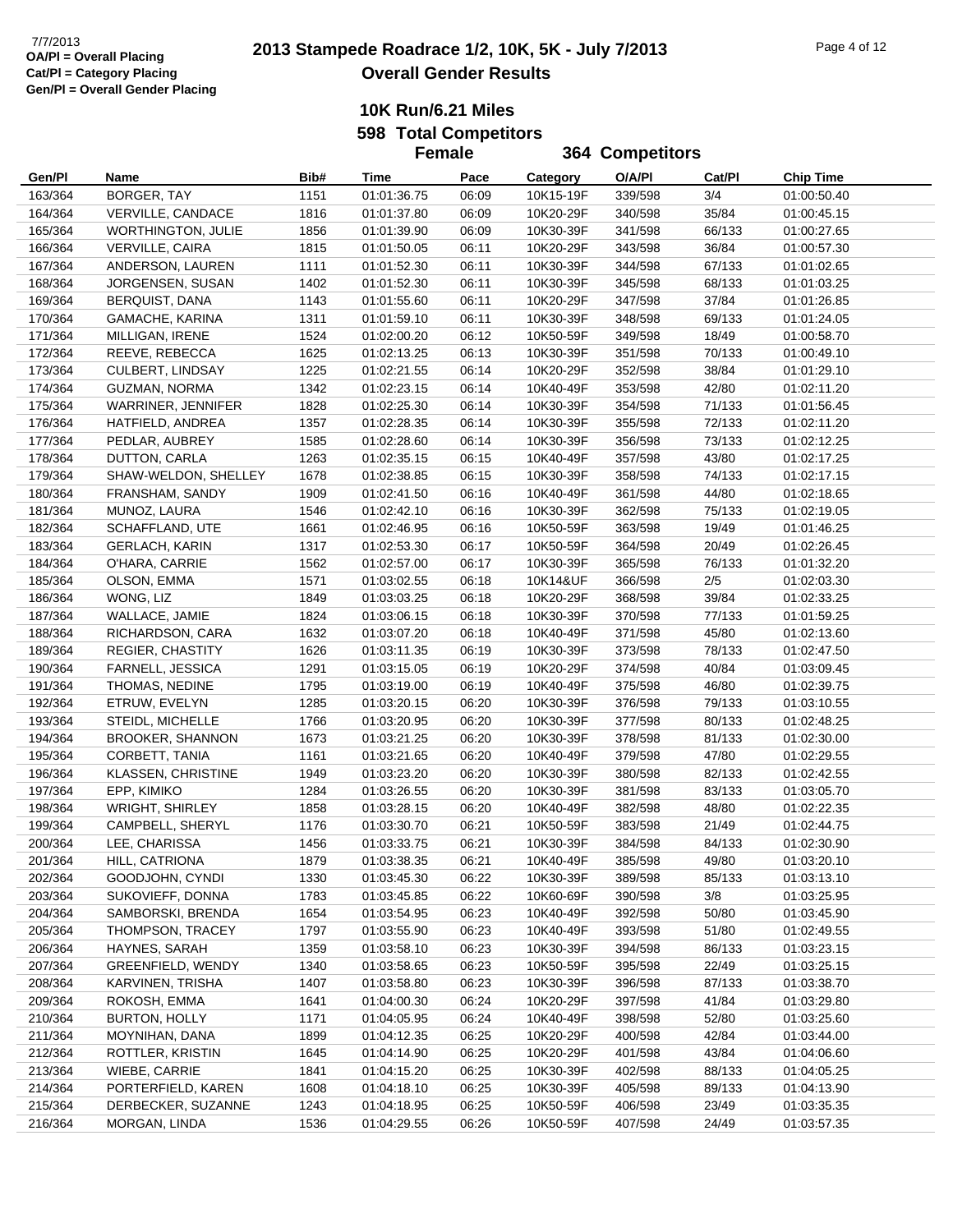#### **10K Run/6.21 Miles 598 Total Competitors Female**

|                    |                                  |              | <b>Female</b>              |                |                        | <b>364 Competitors</b> |                 |                            |
|--------------------|----------------------------------|--------------|----------------------------|----------------|------------------------|------------------------|-----------------|----------------------------|
| Gen/Pl             | Name                             | Bib#         | Time                       | Pace           | Category               | O/A/PI                 | Cat/PI          | <b>Chip Time</b>           |
| 217/364            | GOLDIE, JANICE                   | 1328         | 01:04:37.00                | 06:27          | 10K50-59F              | 408/598                | 25/49           | 01:04:14.25                |
| 218/364            | NEUMANN, JANET                   | 1549         | 01:04:37.35                | 06:27          | 10K50-59F              | 409/598                | 26/49           | 01:04:01.20                |
| 219/364            | POVASCHUK, SHIZUKA               | 1611         | 01:04:40.05                | 06:28          | 10K20-29F              | 410/598                | 44/84           | 01:04:00.15                |
| 220/364            | WONG, WENDY                      | 1850         | 01:04:40.90                | 06:28          | 10K40-49F              | 411/598                | 53/80           | 01:04:17.25                |
| 221/364            | STEIN, MARINA                    | 1768         | 01:04:46.30                | 06:28          | 10K20-29F              | 414/598                | 45/84           | 01:04:36.35                |
| 222/364            | MORNINGSTAR, LANA                | 1538         | 01:04:49.05                | 06:28          | 10K50-59F              | 415/598                | 27/49           | 01:04:24.90                |
| 223/364            | MCDONALD, JANE                   | 1497         | 01:04:49.30                | 06:28          | 10K60-69F              | 416/598                | 4/8             | 01:04:25.90                |
| 224/364            | CHAN, KATHRYN                    | 1185         | 01:04:49.55                | 06:28          | 10K50-59F              | 417/598                | 28/49           | 01:04:24.00                |
| 225/364            | RICE, CAROL                      | 1631         | 01:04:50.55                | 06:29          | 10K50-59F              | 418/598                | 29/49           | 01:04:23.95                |
| 226/364            | MOCH, LORI                       | 1528         | 01:04:50.65                | 06:29          | 10K50-59F              | 419/598                | 30/49           | 01:04:24.05                |
| 227/364            | BARCLAY, JOANNA                  | 1923         | 01:04:51.50                | 06:29          | 10K14&UF               | 420/598                | 3/5             | 01:03:28.60                |
| 228/364            | BARCLAY, ASHLEY                  | 1925         | 01:04:51.60                | 06:29          | 10K14&UF               | 421/598                | 4/5             | 01:03:29.00                |
| 229/364            | <b>MERWIN, BRITNEY</b>           | 1519         | 01:04:55.70                | 06:29          | 10K20-29F              | 424/598                | 46/84           | 01:04:46.10                |
| 230/364            | FARLEY, TARA                     | 1290         | 01:05:05.40                | 06:30          | 10K40-49F              | 429/598                | 54/80           | 01:04:23.05                |
| 231/364            | KOKORUDZ, SHELLEY                | 1420         | 01:05:16.45                | 06:31          | 10K40-49F              | 431/598                | 55/80           | 01:04:52.15                |
| 232/364            | KOKORUDZ, CHANTAL                | 1419         | 01:05:16.70                | 06:31          | 10K20-29F              | 432/598                | 47/84           | 01:04:52.35                |
| 233/364            | MEDING, ELAINE                   | 1515         | 01:05:23.20                | 06:32          | 10K50-59F              | 433/598                | 31/49           | 01:05:05.90                |
| 234/364            | EDWARDS, CHANTAL                 | 1272         | 01:05:25.50                | 06:32          | 10K20-29F              | 434/598                | 48/84           | 01:04:39.75                |
| 235/364            | DAVIS, COLINDA                   | 1233         | 01:05:25.95                | 06:32          | 10K40-49F              | 435/598                | 56/80           | 01:04:13.00                |
| 236/364            | KOMAR, ANNE MARIE                | 1422         | 01:05:26.05                | 06:32          | 10K40-49F              | 436/598                | 57/80           | 01:04:12.75                |
| 237/364            | DOULTON, LAURA                   | 1255         | 01:05:30.60                | 06:33          | 10K20-29F              | 438/598                | 49/84           | 01:05:06.40                |
| 238/364            | MOYNIHAN, HELENE                 | 1938         | 01:05:31.60                | 06:33          | 10K50-59F              | 439/598                | 32/49           | 01:05:02.75                |
| 239/364            | BENSMILLER, ASHLY                | 1138         | 01:05:40.75                | 06:34          | 10K20-29F              | 440/598                | 50/84           | 01:05:23.60                |
| 240/364            | OWEN, JAMIE                      | 1573         | 01:05:41.00                | 06:34          | 10K20-29F              | 441/598                | 51/84           | 01:05:23.10                |
| 241/364            | WATTERWORTH, ELIZABETH           | 1830         | 01:05:42.20                | 06:34          | 10K20-29F              | 442/598                | 52/84           | 01:05:13.65                |
| 242/364            | KRENZ, KAITLIN                   | 1426         | 01:05:50.45                | 06:35          | 10K20-29F              | 443/598                | 53/84           | 01:05:01.05                |
| 243/364            | <b>KRENZ, DARLENE</b>            | 1425         | 01:05:51.00                | 06:35          | 10K50-59F              | 444/598                | 33/49           | 01:05:02.45                |
| 244/364            | MORRIS, CARLA                    | 1539         | 01:05:52.50                | 06:35          | 10K30-39F              | 445/598                | 90/133          | 01:04:44.50                |
| 245/364            | PHILLIPS, JESSICA                | 1600         | 01:06:04.00                | 06:36          | 10K20-29F              | 447/598                | 54/84           | 01:05:26.35                |
| 246/364            | PHILLIPS, JOHANNA                | 1601         | 01:06:04.00                | 06:36          | 10K20-29F              | 448/598                | 55/84           | 01:05:26.35                |
| 247/364            | MILLER, LEAH                     | 1523         | 01:06:10.10                | 06:37          | 10K20-29F              | 449/598                | 56/84           | 01:05:13.85                |
| 248/364            | LOKE, CYNTHIA                    | 1470         | 01:06:11.35                | 06:37          | 10K20-29F              | 450/598                | 57/84           | 01:05:15.55                |
| 249/364            | WHITE, TABETHA                   | 1840         | 01:06:12.65                | 06:37          | 10K40-49F              | 451/598                | 58/80           | 01:05:48.65                |
| 250/364            | SHARIF, AMANDA                   | 1676         | 01:06:14.25                | 06:37          | 10K30-39F              | 452/598                | 91/133          | 01:05:40.50                |
| 251/364            | SIRAN, CARLA                     | 1686         | 01:06:26.75                | 06:38          | 10K30-39F              | 455/598                | 92/133          | 01:05:01.70                |
| 252/364            | FOLKERTS, DANIELLE               | 1301         | 01:06:27.40                | 06:38          | 10K20-29F              | 456/598                | 58/84           | 01:06:17.10                |
| 253/364            | MOUNTFORD, NIKKI                 | 1542         | 01:06:29.95                | 06:38          | 10K40-49F              | 457/598                | 59/80           | 01:05:31.00                |
| 254/364            | NARANG, MANDEEP                  | 1547         | 01:06:30.40                | 06:39          | 10K30-39F              | 458/598                | 93/133          | 01:06:23.05                |
| 255/364            | BAKER, JODI                      | 1120         | 01:06:31.45                | 06:39          | 10K30-39F              | 459/598                | 94/133          | 01:06:04.60                |
| 256/364            | GRIGG, HEIDI                     | 1341         | 01:06:31.55                | 06:39          | 10K30-39F              | 461/598                | 95/133          | 01:05:36.90                |
| 257/364            | BROWN, KELLY                     | 1163         | 01:06:32.00                | 06:39          | 10K30-39F              | 462/598                | 96/133          | 01:05:37.45                |
| 258/364            | DANIELS, JERILYNN                | 1231         | 01:06:33.65                | 06:39          | 10K40-49F              | 463/598                | 60/80           | 01:05:53.05                |
| 259/364            | SNELL, DIANA                     | 1698         | 01:06:33.85<br>01:06:36.40 | 06:39          | 10K30-39F              | 464/598                | 97/133          | 01:06:23.70                |
| 260/364            | CRAIG, KAREN                     | 1217         |                            | 06:39          | 10K50-59F              | 465/598                | 34/49           | 01:05:57.05                |
| 261/364            | RIOS, CAMILA                     | 1634         | 01:06:43.40                | 06:40          | 10K20-29F              | 466/598                | 59/84           | 01:05:56.25                |
| 262/364            | GIOVANOLI, RACHEL                | 1324         | 01:06:48.65                | 06:40          | 10K40-49F              | 467/598                | 61/80           | 01:06:25.05                |
| 263/364            | SEREMETKOSKA, MARINELA           | 1672         | 01:06:48.65                | 06:40          | 10K20-29F              | 468/598<br>470/598     | 60/84           | 01:06:28.40                |
| 265/364            | <b>BROCK, LINDSEY</b>            | 1160         | 01:06:48.75                | 06:40          | 10K20-29F              |                        | 61/84           | 01:06:27.90                |
| 264/364<br>266/364 | DOUGLAS, FAY<br>LANGEVELD, TRACY | 1254<br>1445 | 01:06:48.75                | 06:40<br>06:41 | 10K60-69F<br>10K30-39F | 469/598<br>474/598     | $5/8$<br>98/133 | 01:06:16.70                |
| 267/364            | MCINTOSH, LYDIA                  |              | 01:06:58.05<br>01:07:05.95 | 06:42          | 10K20-29F              |                        | 62/84           | 01:05:44.75                |
| 268/364            | TURNQUIST, PATRICIA              | 1501<br>1805 | 01:07:11.70                | 06:43          | 10K50-59F              | 476/598<br>478/598     | 35/49           | 01:06:20.00<br>01:06:25.50 |
| 269/364            | HANNA, AMANDA                    | 1350         | 01:07:26.40                | 06:44          | 10K30-39F              | 480/598                | 99/133          | 01:06:29.45                |
| 270/364            | DYCK, MACKENZIE                  | 1265         | 01:07:28.30                | 06:44          | 10K15-19F              | 481/598                | 4/4             | 01:06:22.55                |
|                    |                                  |              |                            |                |                        |                        |                 |                            |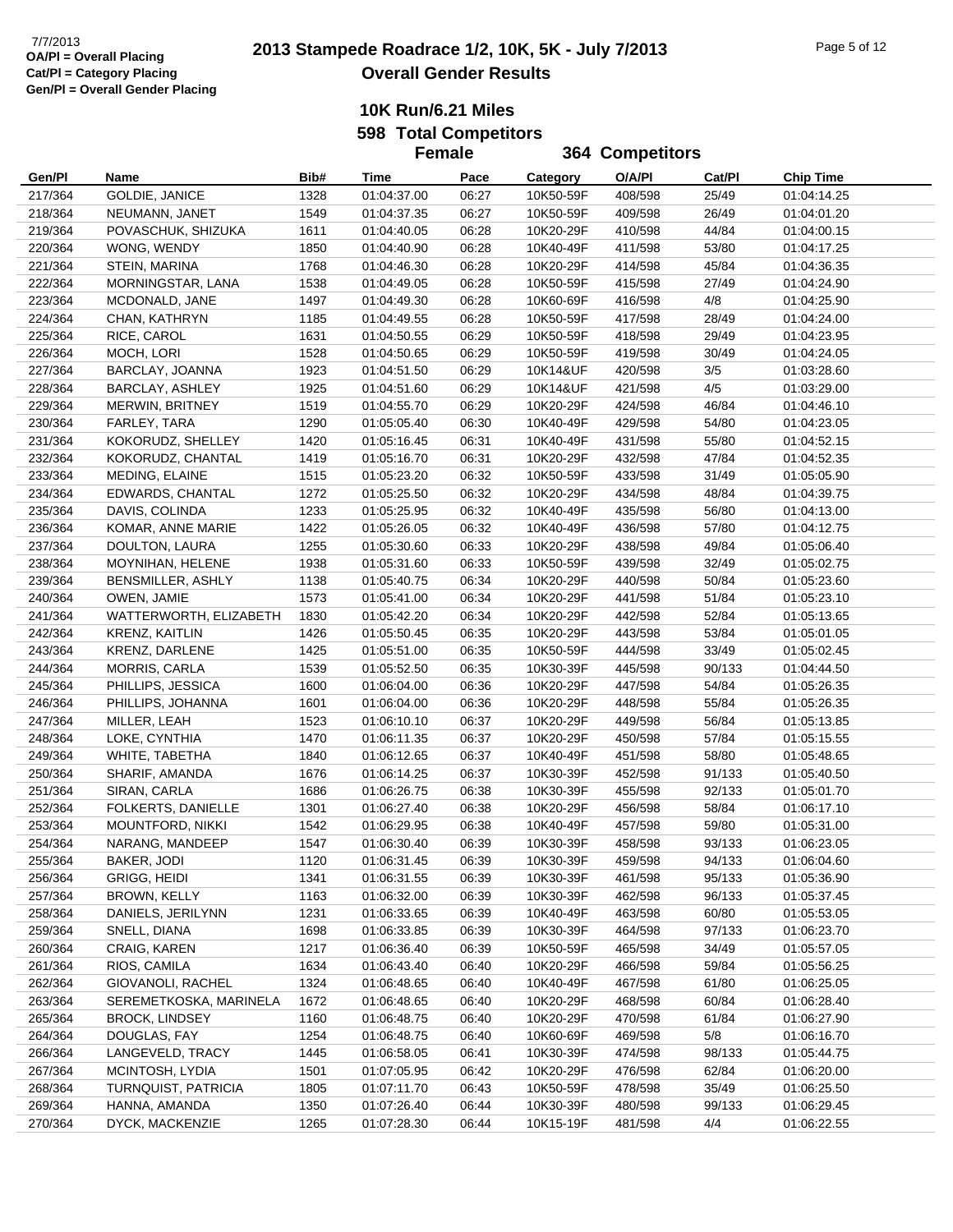**10K Run/6.21 Miles 598 Total Competitors**

**Female**

**Gen/Pl Name Bib# Time Pace Category O/A/Pl Cat/Pl Chip Time 364 Competitors** 271/364 BRADLEY, MICHELLE 1903 01:07:36.20 06:45 10K60-69F 482/598 6/8 01:06:43.85 272/364 VAIL, CECILIA 1808 01:07:37.90 06:45 10K50-59F 483/598 36/49 01:06:50.55 273/364 LEE, LAURA 1458 01:07:49.40 06:46 10K30-39F 484/598 100/133 01:07:11.75 274/364 MACDONALD, LORNA 1480 01:07:49.85 06:46 10K30-39F 485/598 101/133 01:06:58.30 275/364 YOUNG, JENNIFER 1864 01:07:54.15 06:47 10K30-39F 486/598 102/133 01:07:54.15 276/364 MARTIN, ANNA 1489 01:08:02.45 06:48 10K40-49F 487/598 62/80 01:06:59.90 277/364 BAKER, SHANNON 1121 01:08:15.05 06:49 10K40-49F 488/598 63/80 01:06:59.70 278/364 TESSIER, MELANIE 1792 01:08:15.70 06:49 10K30-39F 489/598 103/133 01:08:03.55 279/364 HEWITT, KAREN 1926 01:08:28.90 06:50 10K50-59F 490/598 37/49 01:08:01.85 280/364 SEGUIN, JESSICA 1669 01:08:35.15 06:51 10K20-29F 492/598 63/84 01:08:00.80 281/364 VERCUIEL, PATRICIA 1814 01:08:37.60 06:51 10K40-49F 493/598 64/80 01:07:16.25 282/364 EWERT, CHRISTINA 1287 01:08:44.70 06:52 10K20-29F 495/598 64/84 01:08:05.65 283/364 ENGELBRACHT, CYNTHIA 1283 01:08:47.90 06:52 10K40-49F 496/598 65/80 01:08:31.65 284/364 PATEL, KAAJAL 1581 01:09:14.35 06:55 10K30-39F 497/598 104/133 01:07:48.30 285/364 NEWMAN, CANDACE 1553 01:09:14.70 06:55 10K30-39F 498/598 105/133 01:08:23.65 286/364 ROCK, LUCY 1639 01:09:20.60 06:56 10K40-49F 499/598 66/80 01:08:09.30 287/364 VIRGINILLO, TAMMY 1818 01:09:25.75 06:56 10K30-39F 500/598 106/133 01:08:13.35 288/364 BASANEZ, KARLA 1884 01:09:30.95 06:57 10K20-29F 501/598 65/84 01:08:30.40 289/364 WILSON, ASHLEY 1846 01:09:45.90 06:58 10K20-29F 502/598 66/84 01:08:55.85 290/364 HAMMER, MANDY 1348 01:09:46.20 06:58 10K30-39F 503/598 107/133 01:08:55.60 291/364 PALOMBO, VICKY 1576 01:09:48.25 06:58 10K30-39F 504/598 108/133 01:09:07.65 292/364 SANDHU, MANDEEP 1936 01:09:51.15 06:59 10K20-29F 505/598 67/84 01:09:25.65 293/364 VOREL, NICHOLE 1820 01:09:53.35 06:59 10K30-39F 506/598 109/133 01:09:39.10 294/364 CRAVEN, SHANNON 1221 01:09:53.45 06:59 10K30-39F 507/598 110/133 01:09:38.90 295/364 QUIRK, MICHELE 1662 01:10:05.40 07:00 10K30-39F 509/598 111/133 01:10:02.35 296/364 LAU, CAM 1446 01:10:15.95 07:01 10K40-49F 510/598 67/80 01:10:08.90 297/364 O'REILLY, CHRISTINE 1564 01:10:30.55 07:03 10K30-39F 512/598 112/133 01:09:40.05 298/364 BYRNE, MAEVE 1174 01:10:39.75 07:03 10K30-39F 513/598 113/133 01:10:20.30 299/364 NEUMANN, ROBERTA 1550 01:10:42.40 07:04 10K20-29F 514/598 68/84 01:10:06.15 300/364 LOBB, TAYLOR 1468 01:10:44.35 07:04 10K14&UF 515/598 5/5 01:10:09.70 301/364 LOBB, KIRSTEN 1467 01:10:44.75 07:04 10K30-39F 516/598 114/133 01:10:09.35 302/364 CHAMBERLAIN, KAITLIN 1184 01:10:56.45 07:05 10K20-29F 518/598 69/84 01:10:25.95 303/364 CARTWRIGHT, STEPHANIE 1183 01:10:56.50 07:05 10K20-29F 519/598 70/84 01:10:25.75 304/364 KUIJPER, KIMBERLEY 1428 01:10:58.35 07:05 10K20-29F 521/598 71/84 01:10:25.65 305/364 WIECLAWEK, DANA 1843 01:11:11.20 07:07 10K20-29F 524/598 72/84 01:10:25.65 306/364 CAMWELL, JENNIFER 1177 01:11:14.65 07:07 10K30-39F 525/598 115/133 01:10:09.90 307/364 KUBASEK, GLENDA 1948 01:11:33.45 07:09 10K40-49F 527/598 68/80 01:10:23.95 308/364 ELLIOTT, ELIZABETH 1280 01:11:35.90 07:09 10K50-59F 528/598 38/49 01:09:31.75 309/364 CHRISTIAN, LAUREN 1191 01:11:40.60 07:10 10K20-29F 529/598 73/84 01:11:32.00 310/364 HANSEN, LAURIE 1353 01:11:52.70 07:11 10K20-29F 530/598 74/84 01:11:19.05 311/364 PILON, ELYSHIA 1603 01:11:54.05 07:11 10K20-29F 532/598 75/84 01:11:03.15 312/364 D'ARGENT, P. LORI 1229 01:12:00.80 07:12 10K40-49F 533/598 69/80 01:10:48.45 313/364 WISNIEWSKI, AMANDA 1878 01:12:06.60 07:12 10K30-39F 535/598 116/133 01:11:49.05 314/364 DAYMAN, CARRIE 1236 01:12:26.55 07:14 10K40-49F 537/598 70/80 01:11:46.15 315/364 CHENG, WENDY 1186 01:12:28.80 07:14 10K50-59F 539/598 39/49 01:12:11.05 316/364 CLARK, KIMBERLEY 1197 01:12:37.25 07:15 10K40-49F 541/598 71/80 01:11:50.80 317/364 WILSON, MARIA 1847 01:13:04.60 07:18 10K40-49F 543/598 72/80 01:12:00.45 318/364 BEDARD, BECKY 1135 01:13:05.70 07:18 10K40-49F 544/598 73/80 01:11:55.35 319/364 MACEACHERN, MEAGHEN 1483 01:13:45.90 07:22 10K30-39F 545/598 117/133 01:13:19.00 320/364 GERLACH, SUZANNE 1318 01:14:07.30 07:24 10K20-29F 546/598 76/84 01:13:40.55 321/364 ADAMS, FATIN 1104 01:14:29.05 07:26 10K50-59F 547/598 40/49 01:14:20.95 322/364 STEWART, JACKELINE 1776 01:14:39.05 07:27 10K40-49F 548/598 74/80 01:13:30.30 323/364 LAUZON, KATHY 1450 01:15:28.55 07:32 10K40-49F 550/598 75/80 01:14:13.15 324/364 SADLER, SALLY 1650 01:15:28.65 07:32 10K50-59F 551/598 41/49 01:14:12.45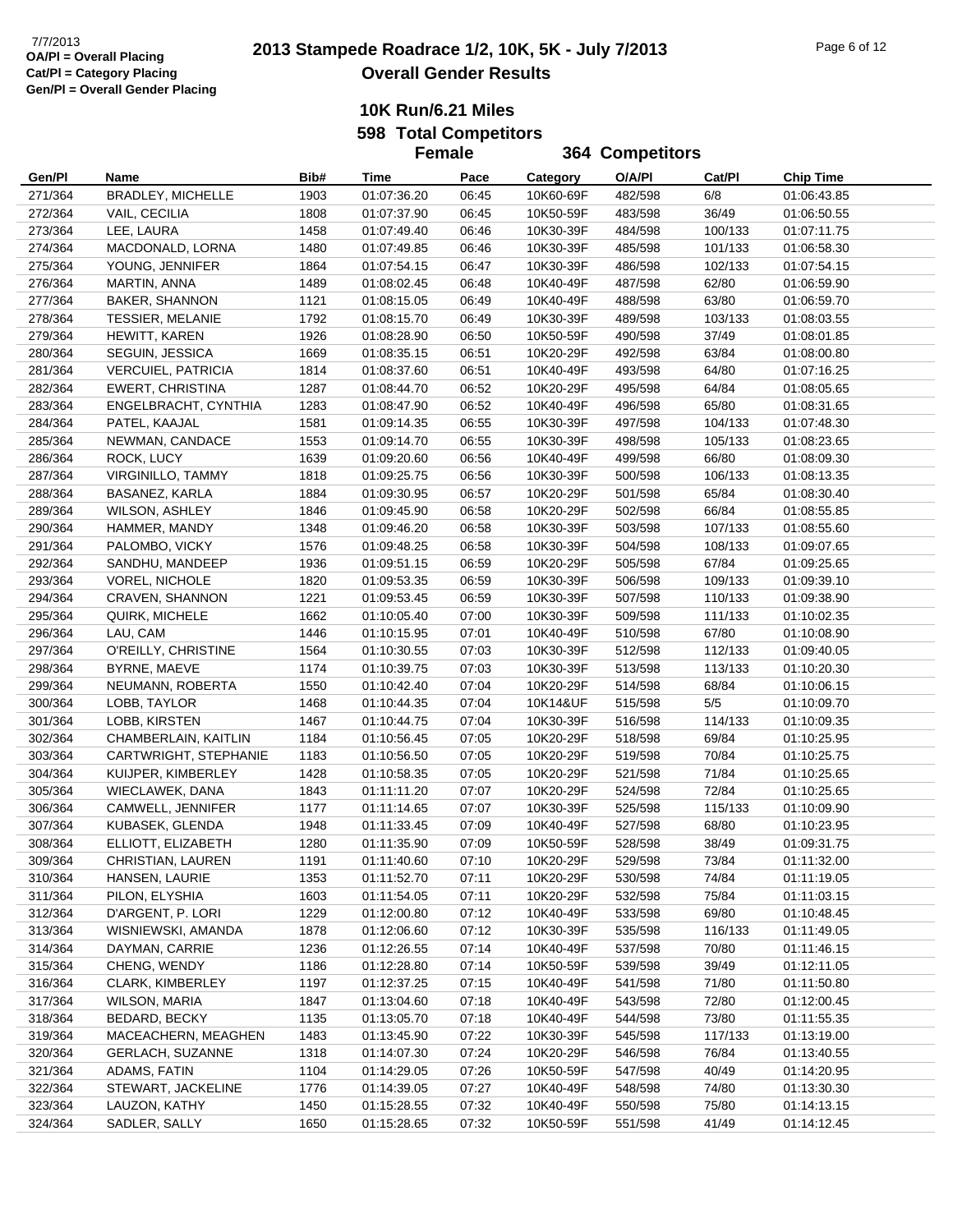# **2013 2013 Stampede Roadrace 1/2, 10K, 5K - July 7/2013** Page 7 of 12 **Overall Gender Results**

**364 Competitors**

**10K Run/6.21 Miles 598 Total Competitors**

**Female**

**Gen/Pl Name Bib# Time Pace Category O/A/Pl Cat/Pl Chip Time** 325/364 VAN HEMERT, LISA 1812 01:16:29.55 07:38 10K40-49F 553/598 76/80 01:16:21.30 326/364 BUSSEY, JEN 1172 01:16:43.85 07:40 10K30-39F 554/598 118/133 01:16:24.80 327/364 CALDWELL, PAULA 1175 01:16:44.10 07:40 10K30-39F 555/598 119/133 01:16:25.35 328/364 ABEL, ALI 1101 01:17:08.45 07:42 10K30-39F 556/598 120/133 01:15:55.25 329/364 SLATER, AMANDA 1692 01:17:20.45 07:44 10K30-39F 557/598 121/133 01:17:08.40 330/364 SCREPNEK, NICOLE 1667 01:17:20.85 07:44 10K30-39F 558/598 122/133 01:15:58.70 331/364 WHITE, MARYMADELINE 1838 01:17:39.55 07:45 10K70+F 559/598 1/1 01:17:27.00 332/364 BHALLA, ACHALA 1147 01:18:10.30 07:49 10K40-49F 560/598 77/80 01:17:26.70 333/364 ISAAC, MYRNA 1945 01:18:31.75 07:51 10K50-59F 561/598 42/49 01:17:53.20 334/364 MAY, SUSAN 1491 01:18:34.70 07:51 10K50-59F 562/598 43/49 01:17:56.35 335/364 TOEWS, JANICE 1800 01:18:35.75 07:51 10K50-59F 563/598 44/49 01:17:57.80 336/364 JABUSCH, ERIN 1462 01:18:42.10 07:52 10K30-39F 564/598 123/133 01:17:55.85 337/364 POWELL, SHELLEY 1614 01:19:17.50 07:55 10K40-49F 565/598 78/80 01:18:46.25 338/364 GIURGUIS, GINA 1325 01:19:18.55 07:55 10K20-29F 566/598 77/84 01:18:56.60 339/364 CRUXTON, DIANE 1224 01:19:20.00 07:56 10K50-59F 567/598 45/49 01:18:17.15 340/364 THORP, LAURA 1798 01:19:20.40 07:56 10K40-49F 568/598 79/80 01:18:18.15 341/364 CLEMENT, FIONA 1198 01:19:33.80 07:57 10K30-39F 569/598 124/133 01:19:05.95 342/364 JORDAN, VICKIE 1401 01:19:48.10 07:58 10K50-59F 570/598 46/49 01:19:20.95 343/364 HENDERSON, EDITH 1363 01:20:22.10 08:02 10K60-69F 571/598 7/8 01:19:11.55 344/364 BARCLAY, KATE 1922 01:21:00.75 08:06 10K40-49F 573/598 80/80 01:19:37.30 346/364 BARBARO, LINDSAY 1124 01:21:11.20 08:07 10K30-39F 575/598 126/133 01:20:41.65 345/364 JOBSON, EMILY 1395 01:21:11.20 08:07 10K30-39F 574/598 125/133 01:20:41.35 347/364 PINSENT, HOLLY 1604 01:21:19.15 08:07 10K20-29F 576/598 78/84 01:18:49.50 348/364 HALL, STACI 1942 01:21:19.40 08:07 10K20-29F 577/598 79/84 01:18:50.45 349/364 HANTZSCH, DARIA 1354 01:21:52.45 08:11 10K20-29F 578/598 80/84 01:21:23.65 350/364 MAMMONE, KAREN 1405 01:22:42.90 08:16 10K50-59F 579/598 47/49 01:21:51.45 351/364 RENSHAW, PRU 1629 01:23:58.70 08:23 10K20-29F 582/598 81/84 01:23:12.85 352/364 LEE, TRISHA 1459 01:24:32.25 08:27 10K30-39F 583/598 127/133 01:23:27.40 353/364 KRENTZ, TAMARA 1424 01:24:32.40 08:27 10K30-39F 584/598 128/133 01:23:27.40 354/364 DAVISON, BRANDI 1234 01:25:07.70 08:30 10K30-39F 585/598 129/133 01:24:26.25 355/364 DOYLE, AISLING 1256 01:28:07.80 08:48 10K30-39F 587/598 130/133 01:26:54.00 356/364 HACHEY, HONORINE 1883 01:28:36.70 08:51 10K20-29F 588/598 82/84 01:27:33.75 357/364 GOLDER, EMMA 1327 01:29:33.30 08:57 10K20-29F 589/598 83/84 01:28:47.05 358/364 OPINKO, BARB 1572 01:30:47.20 09:04 10K60-69F 590/598 8/8 01:29:40.95 359/364 CARON, NICOLE 1180 01:33:43.95 09:22 10K30-39F 591/598 131/133 01:32:57.20 360/364 GALLAGHER, MARY 1310 01:37:36.10 09:45 10K50-59F 594/598 48/49 01:36:29.85 361/364 LEIS, JOCELYN 1460 01:38:58.25 09:53 10K20-29F 595/598 84/84 01:37:55.00 362/364 ARMSTRONG, HOLLY 1114 01:41:16.25 10:07 10K30-39F 596/598 132/133 01:40:23.60 363/364 SWANSON, SHARLA 1788 01:41:16.45 10:07 10K30-39F 597/598 133/133 01:40:23.00 364/364 LOUW, ELIZE 1475 01:52:41.45 11:16 10K50-59F 598/598 49/49 01:51:19.50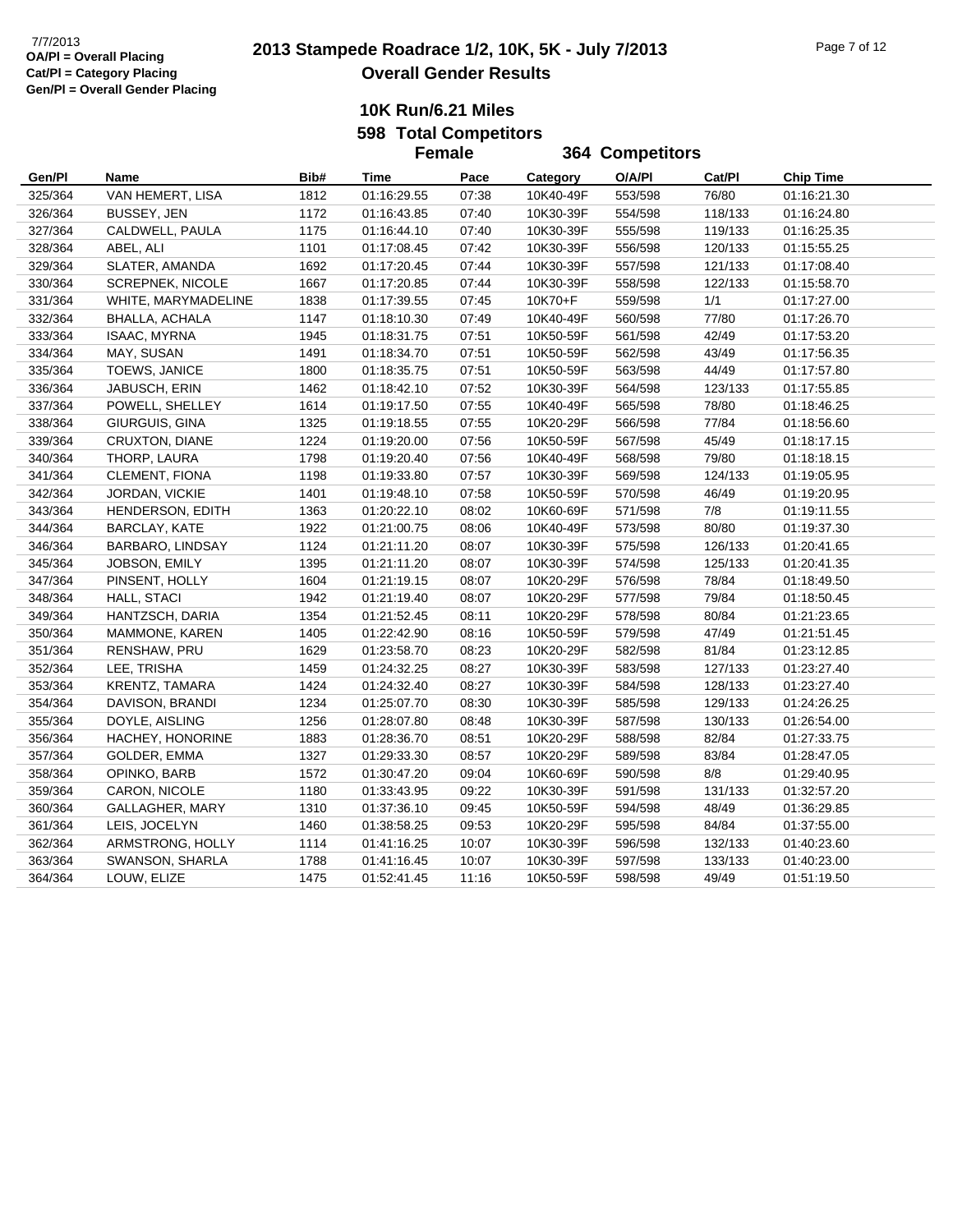# **2013 Stampede Roadrace 1/2, 10K, 5K - July 7/2013** 7/7/2013 Page 8 of 12 **Overall Gender Results**

**10K Run/6.21 Miles 598 Total Competitors**

|        |                             |      | <b>Male</b> |       |                 | 234 Competitors |        |                  |
|--------|-----------------------------|------|-------------|-------|-----------------|-----------------|--------|------------------|
| Gen/Pl | Name                        | Bib# | Time        | Pace  | <b>Category</b> | O/A/PI          | Cat/Pl | <b>Chip Time</b> |
| 1/234  | HATHEWAY, OLIVER            | 1358 | 00:33:43.30 | 03:22 | 10K20-29M       | 1/598           | 1/41   | 00:33:43.15      |
| 2/234  | KENDRICK, NATHAN            | 1914 | 00:33:47.55 | 03:22 | 10K30-39M       | 2/598           | 1/67   | 00:33:47.50      |
| 3/234  | COLLIE, MARC                | 1204 | 00:35:26.95 | 03:32 | 10K40-49M       | 3/598           | 1/55   | 00:35:25.20      |
| 4/234  | JANG, STAN                  | 1392 | 00:35:36.05 | 03:33 | 10K40-49M       | 4/598           | 2/55   | 00:35:35.75      |
| 5/234  | <b>BRADFORD, KEITH</b>      | 1157 | 00:36:12.60 | 03:37 | 10K30-39M       | 5/598           | 2/67   | 00:36:11.90      |
| 6/234  | HAAGER, SEBASTIAN           | 1343 | 00:36:56.05 | 03:41 | 10K30-39M       | 6/598           | 3/67   | 00:36:54.30      |
| 7/234  | KRAMA, AHMED                | 1881 | 00:37:13.35 | 03:43 | 10K40-49M       | 7/598           | 3/55   | 00:37:10.90      |
| 8/234  | ASNAM, EL MOSTAFA           | 1895 | 00:37:14.00 | 03:43 | 10K40-49M       | 8/598           | 4/55   | 00:37:13.65      |
| 9/234  | LAMBERTS, JASON             | 1443 | 00:37:54.20 | 03:47 | 10K40-49M       | 10/598          | 5/55   | 01:06:22.75      |
| 10/234 | BAMBURY, DON                | 1122 | 00:37:54.55 | 03:47 | 10K50-59M       | 11/598          | 1/42   | 00:37:53.30      |
| 11/234 | BARTOS, ALAN                | 1131 | 00:38:03.25 | 03:48 | 10K30-39M       | 12/598          | 4/67   | 00:38:02.00      |
| 12/234 | DYCK, JASON                 | 1264 | 00:38:03.75 | 03:48 | 10K20-29M       | 13/598          | 2/41   | 00:38:02.10      |
| 13/234 | DARCY, NOEL                 | 1232 | 00:38:11.10 | 03:49 | 10K20-29M       | 14/598          | 3/41   | 00:38:07.85      |
| 14/234 | SELLERS, CORY               | 1671 | 00:38:33.95 | 03:51 | 10K30-39M       | 15/598          | 5/67   | 00:38:32.20      |
| 15/234 | ADAMS, ADRIAN               | 1103 | 00:38:44.75 | 03:52 | 10K20-29M       | 16/598          | 4/41   | 00:38:42.15      |
| 16/234 | PRICE, CAIRNS               | 1617 | 00:38:57.70 | 03:53 | 10K30-39M       | 17/598          | 6/67   | 00:38:56.45      |
| 17/234 | MEDWID, GREG                | 1516 | 00:39:04.45 | 03:54 | 10K30-39M       | 19/598          | 7/67   | 00:39:01.15      |
| 18/234 | MACEACHERN, PAUL            | 1934 | 00:39:14.15 | 03:55 | 10K40-49M       | 20/598          | 6/55   | 00:39:11.65      |
| 19/234 | STORCK, ARIC                | 1780 | 00:39:36.15 | 03:57 | 10K30-39M       | 22/598          | 8/67   | 00:39:34.00      |
| 20/234 | QUINN, COLTON               | 1620 | 00:39:40.65 | 03:58 | 10K15-19M       | 23/598          | 1/4    | 00:39:37.05      |
| 21/234 | LUKINUK, BRENDT             | 1476 | 00:39:45.60 | 03:58 | 10K30-39M       | 24/598          | 9/67   | 00:39:43.85      |
| 22/234 | EVANS, DOUGLAS              | 1286 | 00:40:10.25 | 04:01 | 10K50-59M       | 25/598          | 2/42   | 00:40:08.05      |
| 23/234 | STANG, JASON                | 1764 | 00:40:18.45 | 04:01 | 10K30-39M       | 26/598          | 10/67  | 00:40:14.55      |
| 24/234 | SEMLER, WES                 | 1941 | 00:40:20.30 | 04:02 | 10K30-39M       | 27/598          | 11/67  | 00:40:16.45      |
| 25/234 | <b>BYERS, BRETT</b>         | 1173 | 00:40:25.30 | 04:02 | 10K30-39M       | 28/598          | 12/67  | 00:40:22.45      |
| 26/234 | DYMENT, GEOFF               | 1268 | 00:40:39.65 | 04:03 | 10K30-39M       | 30/598          | 13/67  | 00:40:36.90      |
| 27/234 | MOHALLY, JOHN               | 1530 | 00:40:55.90 | 04:05 | 10K20-29M       | 31/598          | 5/41   | 00:40:53.90      |
| 28/234 | SKEA, KEN                   | 1688 | 00:41:02.00 | 04:06 | 10K50-59M       | 32/598          | 3/42   | 00:40:58.35      |
| 29/234 | HICKEY, SEAN                | 1365 | 00:41:02.25 | 04:06 | 10K20-29M       | 33/598          | 6/41   | 00:40:57.60      |
| 30/234 | SUTER, JASON                | 1786 | 00:41:18.55 | 04:07 | 10K30-39M       | 34/598          | 14/67  | 00:41:15.95      |
| 31/234 | KILBACK, DREW               | 1415 | 00:41:20.95 | 04:08 | 10K50-59M       | 35/598          | 4/42   | 00:41:12.85      |
| 32/234 | <b>ISAKOVICH, YURI</b>      | 1389 | 00:41:23.60 | 04:08 | 10K40-49M       | 36/598          | 7/55   | 00:41:06.05      |
| 33/234 | PERRON-DESCHENES, MAXANDREO |      | 00:42:01.35 | 04:12 | 10K15-19M       | 37/598          | 2/4    | 00:41:58.85      |
| 34/234 | JOHNSON, KEN                | 1396 | 00:42:32.55 | 04:15 | 10K50-59M       | 38/598          | 5/42   | 00:42:30.55      |
| 35/234 | NEVOKSHONOFF, JOEL          | 1551 | 00:42:54.85 | 04:17 | 10K15-19M       | 39/598          | 3/4    | 00:42:46.30      |
| 36/234 | STADER, RAY                 | 1762 | 00:43:01.70 | 04:18 | 10K40-49M       | 40/598          | 8/55   | 00:42:51.05      |
| 37/234 | SAETRE, MARTY               | 1652 | 00:43:13.95 | 04:19 | 10K30-39M       | 43/598          | 15/67  | 00:43:09.80      |
| 38/234 | FISHER, MIKE                | 1296 | 00:43:16.50 | 04:19 | 10K40-49M       | 44/598          | 9/55   | 00:43:11.65      |
| 39/234 | VAIL, PETER                 | 1809 | 00:43:17.65 | 04:19 | 10K50-59M       | 45/598          | 6/42   | 00:43:14.05      |
| 40/234 | LEWIS, GWYN                 | 1464 | 00:43:52.15 | 04:23 | 10K20-29M       | 46/598          | 7/41   | 00:43:46.05      |
| 41/234 | ALBION, DUNCAN              | 1108 | 00:43:53.05 | 04:23 | 10K20-29M       | 47/598          | 8/41   | 00:43:45.50      |
| 42/234 | KLUGE, CONRAD               | 1417 | 00:43:57.85 | 04:23 | 10K30-39M       | 48/598          | 16/67  | 00:41:30.65      |
| 43/234 | MCLEAN, BYRON               | 1507 | 00:44:20.05 | 04:26 | 10K50-59M       | 49/598          | 7/42   | 00:44:17.55      |
| 44/234 | SMITH, LINDSEY              | 1695 | 00:44:30.95 | 04:27 | 10K30-39M       | 51/598          | 17/67  | 00:44:19.20      |
| 45/234 | WARK, SCOTT                 | 1666 | 00:45:00.05 | 04:30 | 10K20-29M       | 52/598          | 9/41   | 00:44:43.45      |
| 46/234 | SUTTER, BLAKE               | 1787 | 00:45:06.70 | 04:30 | 10K30-39M       | 53/598          | 18/67  | 00:45:00.45      |
| 47/234 | WARD, GLENN                 | 1827 | 00:45:12.90 | 04:31 | 10K40-49M       | 54/598          | 10/55  | 00:45:04.60      |
| 48/234 | COLBERT, GEORGE             | 1201 | 00:45:25.35 | 04:32 | 10K30-39M       | 57/598          | 19/67  | 00:45:23.30      |
| 49/234 | SPITZNAGEL, MICHAEL         | 1758 | 00:45:27.90 | 04:32 | 10K20-29M       | 58/598          | 10/41  | 00:44:49.65      |
| 50/234 | WYLIE, MICHAEL              | 1860 | 00:45:29.30 | 04:32 | 10K60-69M       | 59/598          | 1/17   | 00:45:21.95      |
| 51/234 | STRANSKY, JEFF              | 1782 | 00:45:35.95 | 04:33 | 10K40-49M       | 61/598          | 11/55  | 00:45:00.00      |
| 52/234 | PHILIP, PHILSON             | 1598 | 00:45:40.75 | 04:34 | 10K20-29M       | 62/598          | 11/41  | 00:44:51.70      |
| 53/234 | TOMEI, LUCAS                | 1801 | 00:45:42.95 | 04:34 | 10K30-39M       | 63/598          | 20/67  | 00:45:34.70      |
| 54/234 | FORMAN, MATTHEW             | 1887 | 00:45:43.85 | 04:34 | 10K14&UM        | 65/598          | 1/7    | 00:45:40.60      |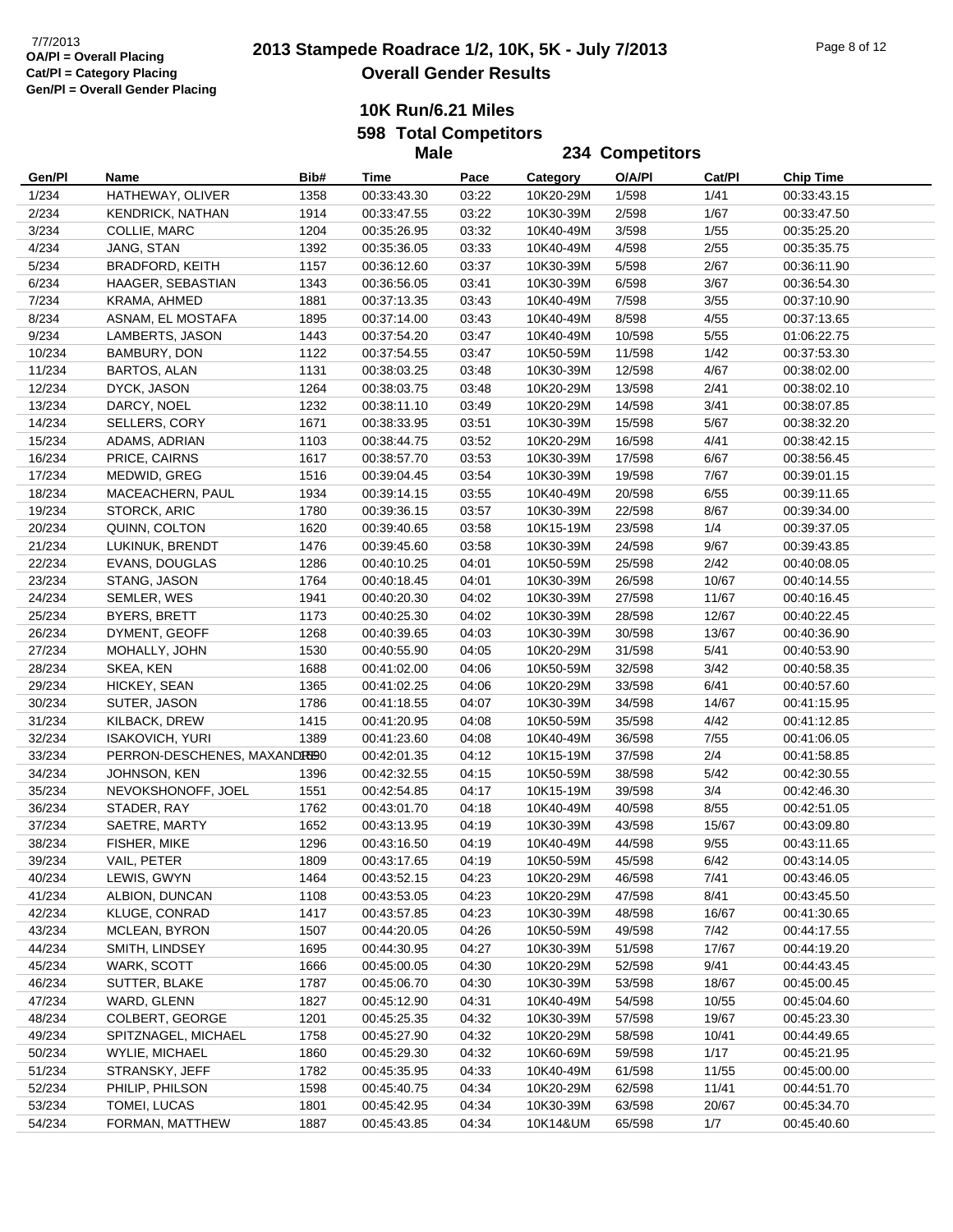**10K Run/6.21 Miles 598 Total Competitors**

**Male**

**Gen/Pl Name Bib# Time Pace Category O/A/Pl Cat/Pl Chip Time 234 Competitors** 55/234 GHAI, SAM 1321 00:45:46.35 04:34 10K40-49M 66/598 12/55 00:45:40.20 56/234 CROFT, MARCUS 1919 00:45:49.95 04:34 10K40-49M 68/598 13/55 00:45:46.55 57/234 GOLDING, CHRIS 1889 00:45:55.45 04:35 10K50-59M 71/598 8/42 00:45:52.30 58/234 MACKAY, MICHAEL 1485 00:46:04.00 04:36 10K40-49M 72/598 14/55 00:45:54.00 59/234 FOLKERTS, JORDAN 1302 00:46:33.10 04:39 10K15-19M 74/598 4/4 00:46:22.85 60/234 LAFORGE, PAUL 1435 00:46:42.85 04:40 10K30-39M 75/598 21/67 00:46:40.65 61/234 TIERNEY, MARK 1896 00:46:57.25 04:41 10K20-29M 76/598 12/41 00:46:49.10 62/234 STEWART, DARREN 1775 00:47:01.60 04:42 10K30-39M 78/598 22/67 00:46:56.80 63/234 MCKAY, RAYMOND 1503 00:47:05.90 04:42 10K40-49M 79/598 15/55 00:46:59.35 64/234 LEE, DON 1457 00:47:08.95 04:42 10K60-69M 82/598 2/17 00:47:04.55 65/234 DE GROOD, MATT 1237 00:47:15.80 04:43 10K20-29M 84/598 13/41 00:47:08.65 66/234 STEIN, JARED 1767 00:47:20.35 04:44 10K20-29M 85/598 14/41 00:47:10.45 67/234 KURRANT, DOUGLAS 1431 00:47:20.90 04:44 10K40-49M 86/598 16/55 00:46:47.75 68/234 FUNK, RON 1308 00:47:39.95 04:45 10K40-49M 88/598 17/55 00:47:06.30 69/234 GRANT, ALASTAIR 1334 00:48:00.65 04:48 10K30-39M 90/598 23/67 00:47:23.90 70/234 JOHNSTONE, ROBB 1398 00:48:34.50 04:51 10K40-49M 94/598 18/55 00:48:13.95 71/234 SCHWARZ, ANTHONY 1664 00:48:53.55 04:53 10K20-29M 97/598 15/41 00:48:24.90 72/234 LUTES, BARRY 1478 00:48:53.95 04:53 10K60-69M 98/598 3/17 00:48:41.00 73/234 KATHOL, BRIAN 1408 00:48:59.05 04:53 10K50-59M 101/598 9/42 00:48:52.50 74/234 WATTERS, ADRIAN 1829 00:48:59.60 04:53 10K40-49M 102/598 19/55 00:48:34.80 75/234 MORRISON, MATT 1541 00:49:23.05 04:56 10K20-29M 104/598 16/41 00:48:35.30 76/234 FINNINGLEY, MARK 1295 00:49:37.85 04:57 10K30-39M 107/598 24/67 00:48:58.30 77/234 PLETT, STEVE 1607 00:49:51.55 04:59 10K40-49M 111/598 20/55 00:49:35.05 78/234 PEARCE, CRAIG 1939 00:49:56.70 04:59 10K20-29M 112/598 17/41 00:49:40.65 79/234 MERCER, PHILLIP 1599 00:50:03.20 05:00 10K20-29M 113/598 18/41 00:49:11.35 80/234 RAFF, TIMOTHY 1623 00:50:13.15 05:01 10K50-59M 114/598 10/42 00:49:57.40 81/234 BOWEN, VAUGHAN 1154 00:50:14.40 05:01 10K60-69M 115/598 4/17 00:50:12.20 82/234 HUNT, BILL 1382 00:50:21.25 05:02 10K40-49M 119/598 21/55 00:50:15.65 83/234 BOURGET, FRANCOIS 1152 00:50:21.85 05:02 10K30-39M 120/598 25/67 00:49:52.60 84/234 KAWAKAMI, JUN 1918 00:50:27.95 05:02 10K40-49M 121/598 22/55 00:50:19.80 85/234 NIXON, GERRY 1557 00:50:35.15 05:03 10K50-59M 123/598 11/42 00:50:22.10 86/234 COX, JASON 1216 00:50:39.45 05:03 10K30-39M 124/598 26/67 00:50:37.15 87/234 STERLING, MARK 1771 00:50:43.00 05:04 10K20-29M 125/598 19/41 00:50:37.95 88/234 PATERSON, SHANE 1584 00:50:43.70 05:04 10K30-39M 126/598 27/67 00:49:47.35 89/234 BROOKSON, TRAVIS 1162 00:50:52.20 05:05 10K30-39M 128/598 28/67 00:50:00.65 90/234 SHARKEY, SAMUEL 1677 00:50:56.35 05:05 10K20-29M 129/598 20/41 00:50:53.50 91/234 BAREFOOT BARKER, PAUL 1126 00:50:57.40 05:05 10K40-49M 130/598 23/55 00:49:53.70 92/234 ZALMANOWITZ, JASON 1869 00:51:09.00 05:06 10K20-29M 132/598 21/41 00:50:30.85 93/234 CLARK, KEVIN 1196 00:51:22.60 05:08 10K30-39M 136/598 29/67 00:50:59.45 94/234 FUREY, COLUM 1309 00:51:30.65 05:09 10K30-39M 137/598 30/67 00:50:34.50 95/234 ROSETE, ROB 1643 00:51:34.35 05:09 10K40-49M 138/598 24/55 00:51:17.55 96/234 SHEDDEN, DARRYL 1679 00:51:36.90 05:09 10K30-39M 139/598 31/67 00:51:26.70 97/234 MCLEAN, DOUG 1508 00:51:53.50 05:11 10K60-69M 142/598 5/17 00:51:48.00 98/234 MALVAR, ALLEN 1487 00:52:01.35 05:12 10K14&UM 144/598 2/7 00:51:58.85 99/234 NORTON, NICK 1559 00:52:11.05 05:13 10K40-49M 146/598 25/55 00:52:00.85 100/234 YOUNG, KEVIN 1865 00:52:11.20 05:13 10K30-39M 147/598 32/67 00:52:02.05 101/234 AGOAWIKE, LEONARD 1105 00:52:12.35 05:13 10K40-49M 148/598 26/55 00:52:05.40 102/234 FRY, TRAVIS 1307 00:52:22.65 05:14 10K30-39M 149/598 33/67 00:52:08.85 103/234 CZECHOWSKYJ, TERRY 1228 00:52:29.90 05:14 10K50-59M 151/598 12/42 00:52:01.55 104/234 MCLEAN, MICHAEL 1933 00:52:33.80 05:15 10K40-49M 153/598 27/55 00:51:06.60 105/234 KHUBER, SAM 1414 00:52:35.50 05:15 10K40-49M 155/598 28/55 00:52:22.00 106/234 BRUNSKILL, BILL 1166 00:52:36.45 05:15 10K50-59M 156/598 13/42 00:51:37.70 107/234 COLES, KEVIN 1202 00:52:57.15 05:17 10K40-49M 160/598 29/55 00:52:24.15 108/234 PFISTER, CAYDEN 1597 00:53:11.05 05:19 10K14&UM 163/598 3/7 00:52:33.30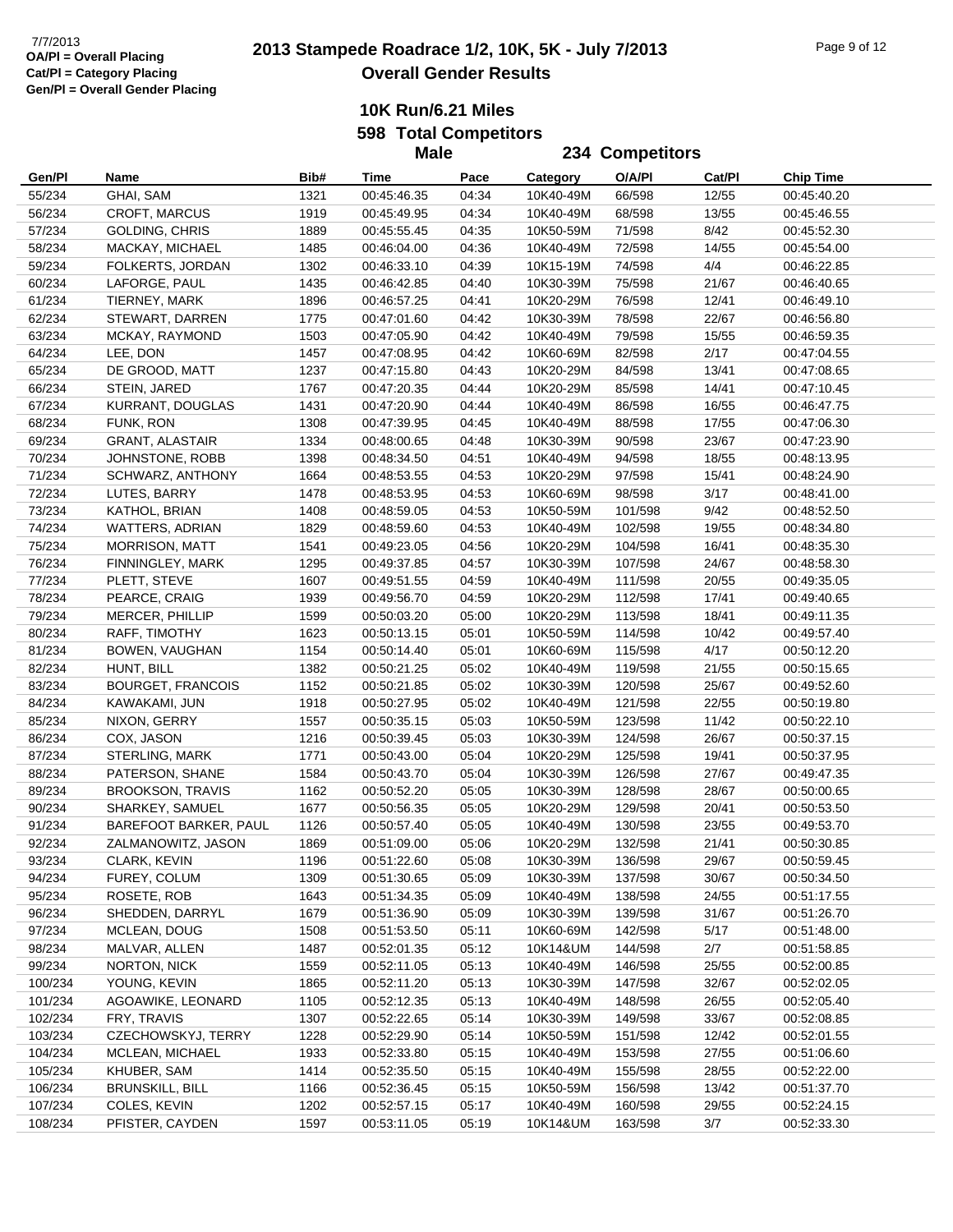# **2013 Stampede Roadrace 1/2, 10K, 5K - July 7/2013** 7/7/2013 Page 10 of 12 **Overall Gender Results**

**234 Competitors**

**10K Run/6.21 Miles**

**598 Total Competitors**

**Male**

| Gen/Pl  | Name                         | Bib# | Time        | Pace  | Category  | O/A/PI  | Cat/Pl | <b>Chip Time</b> |
|---------|------------------------------|------|-------------|-------|-----------|---------|--------|------------------|
| 109/234 | BENNETT, ANDREW              | 1137 | 00:53:25.55 | 05:20 | 10K30-39M | 168/598 | 34/67  | 00:52:31.60      |
| 110/234 | GAUDET, PAT                  | 1313 | 00:53:41.95 | 05:22 | 10K40-49M | 170/598 | 30/55  | 00:52:48.10      |
| 111/234 | LAU, JACOB                   | 1447 | 00:53:44.40 | 05:22 | 10K14&UM  | 171/598 | 4/7    | 00:53:38.45      |
| 112/234 | <b>KEELING, JAMES</b>        | 1410 | 00:53:45.50 | 05:22 | 10K50-59M | 172/598 | 14/42  | 00:52:27.60      |
| 113/234 | THEROUX, MICHAEL             | 1793 | 00:54:08.95 | 05:24 | 10K40-49M | 179/598 | 31/55  | 00:53:37.00      |
| 114/234 | SIMPSON, ROB                 | 1685 | 00:54:17.75 | 05:25 | 10K40-49M | 183/598 | 32/55  | 00:54:02.00      |
| 115/234 | YELLIN, ALLAN                | 1861 | 00:54:18.75 | 05:25 | 10K60-69M | 184/598 | 6/17   | 00:53:58.70      |
| 116/234 | HALPENNY, CURT               | 1346 | 00:54:19.60 | 05:25 | 10K50-59M | 185/598 | 15/42  | 00:53:59.20      |
| 117/234 | BOYER, KEVIN                 | 1156 | 00:54:21.05 | 05:26 | 10K40-49M | 187/598 | 33/55  | 00:53:56.90      |
| 118/234 | MCMANUS, DAN                 | 1511 | 00:54:27.75 | 05:26 | 10K40-49M | 188/598 | 34/55  | 00:53:55.30      |
| 119/234 | SMITH, KEVIN                 | 1694 | 00:54:33.85 | 05:27 | 10K50-59M | 189/598 | 16/42  | 00:54:12.50      |
| 120/234 | DUECK, WARREN                | 1898 | 00:54:53.70 | 05:29 | 10K50-59M | 191/598 | 17/42  | 00:54:12.05      |
| 121/234 | WIEBE, WARREN                | 1842 | 00:54:55.05 | 05:29 | 10K50-59M | 192/598 | 18/42  | 00:54:42.55      |
| 122/234 | GORMAN, WESLEY               | 1332 | 00:54:55.55 | 05:29 | 10K50-59M | 194/598 | 19/42  | 00:54:42.40      |
| 123/234 | LOWE, JEAN-PAUL              | 1911 | 00:54:59.65 | 05:29 | 10K20-29M | 196/598 | 22/41  | 00:54:17.50      |
| 124/234 | MACGILLIVRAY, JAY            | 1484 | 00:55:02.55 | 05:30 | 10K40-49M | 197/598 | 35/55  | 00:54:46.05      |
| 125/234 | FOWLER, WILLIAM              | 1897 | 00:55:07.05 | 05:30 | 10K50-59M | 198/598 | 20/42  | 00:54:33.10      |
| 126/234 | PISKO, MATT                  | 1605 | 00:55:10.05 | 05:31 | 10K30-39M | 200/598 | 35/67  | 00:54:01.25      |
| 127/234 | OCONNELL, KEITH              | 1565 | 00:55:13.90 | 05:31 | 10K30-39M | 201/598 | 36/67  | 00:55:10.80      |
| 128/234 | MACDONALD, PAUL              | 1481 | 00:55:16.90 | 05:31 | 10K20-29M | 202/598 | 23/41  | 00:55:04.05      |
| 129/234 | MCKEEN, DOUG                 | 1504 | 00:55:35.95 | 05:33 | 10K40-49M | 206/598 | 36/55  | 00:54:59.15      |
| 130/234 | SPIELMAN, ANDREW             | 1757 | 00:55:42.95 | 05:34 | 10K20-29M | 209/598 | 24/41  | 00:54:09.30      |
| 131/234 | <b>BARKER, CAMERON</b>       | 1127 | 00:55:45.60 | 05:34 | 10K14&UM  | 210/598 | 5/7    | 00:55:37.45      |
| 132/234 | <b>GRAHAM, TIMOTHY</b>       | 1333 | 00:55:46.15 | 05:34 | 10K30-39M | 211/598 | 37/67  | 00:54:44.65      |
| 133/234 | UYS, RUAN                    | 1807 | 00:56:05.90 | 05:36 | 10K30-39M | 215/598 | 38/67  | 00:55:42.05      |
| 134/234 | WESA, KEVIN                  | 1882 | 00:56:11.05 | 05:37 | 10K50-59M | 218/598 | 21/42  | 00:55:56.65      |
| 135/234 | SMITH, VAUGHN                | 1697 | 00:56:22.85 | 05:38 | 10K20-29M | 222/598 | 25/41  | 00:55:48.55      |
| 136/234 | CARR, CHRIS                  | 1181 | 00:56:25.00 | 05:38 | 10K30-39M | 223/598 | 39/67  | 00:56:05.65      |
| 137/234 | DOUCETTE, MARCEL             | 1253 | 00:56:33.00 | 05:39 | 10K30-39M | 224/598 | 40/67  | 00:55:14.45      |
| 138/234 | LAMBERT, SEAN                | 1442 | 00:56:42.05 | 05:40 | 10K40-49M | 226/598 | 37/55  | 00:55:54.10      |
| 139/234 | BOYCHUK, BOB                 | 1155 | 00:56:45.55 | 05:40 | 10K50-59M | 227/598 | 22/42  | 00:56:20.00      |
| 140/234 | HUSSAINI, YASER              | 1383 | 00:56:46.35 | 05:40 | 10K30-39M | 229/598 | 41/67  | 00:55:42.95      |
| 141/234 | UYS, CLOETE                  | 1806 | 00:56:52.70 | 05:41 | 10K50-59M | 233/598 | 23/42  | 00:56:24.45      |
| 142/234 | LAFOND, JAY                  | 1876 | 00:56:54.70 | 05:41 | 10K20-29M | 235/598 | 26/41  | 00:55:55.45      |
| 143/234 | WOOD, NICK                   | 1852 | 00:56:57.70 | 05:41 | 10K40-49M | 237/598 | 38/55  | 00:56:35.35      |
| 144/234 | SEARS, BRAD                  | 1916 | 00:57:00.40 | 05:42 | 10K30-39M | 238/598 | 42/67  | 00:56:44.95      |
| 145/234 | WACHAL, RYAN                 | 1821 | 00:57:00.50 | 05:42 | 10K30-39M | 239/598 | 43/67  | 00:55:27.55      |
| 146/234 | <b>SEARS, ANDREW</b>         | 1668 | 00:57:01.45 | 05:42 | 10K30-39M | 240/598 | 44/67  | 00:56:46.10      |
| 147/234 | <b>WORKUN, SHANE</b>         | 1855 | 00:57:04.95 | 05:42 | 10K40-49M | 244/598 | 39/55  | 00:56:41.85      |
| 148/234 | GORDON, GEOFFREY             | 1331 | 00:57:06.75 | 05:42 | 10K40-49M | 245/598 | 40/55  | 00:56:18.10      |
| 149/234 | ELLIOTT, ALBERT              | 1278 | 00:57:08.20 | 05:42 | 10K50-59M | 246/598 | 24/42  | 00:56:46.15      |
| 150/234 | SAMSON, MARCO                | 1655 | 00:57:16.25 | 05:43 | 10K30-39M | 250/598 | 45/67  | 00:56:41.20      |
| 151/234 | SINCLAIR, MATT               | 1648 | 00:57:16.95 | 05:43 | 10K20-29M | 252/598 | 27/41  | 00:56:55.45      |
| 152/234 | JONGMANS, JEFF               | 1399 | 00:57:19.95 | 05:43 | 10K50-59M | 254/598 | 25/42  | 00:56:17.40      |
| 153/234 | MCINTOSH, RALPH              | 1502 | 00:57:21.10 | 05:44 | 10K50-59M | 255/598 | 26/42  | 00:56:34.10      |
| 154/234 | HALL, RANDALL                | 1345 | 00:57:21.90 | 05:44 | 10K50-59M | 256/598 | 27/42  | 00:57:05.85      |
| 155/234 | KLASSEN, SCOTT               | 1416 | 00:57:23.35 | 05:44 | 10K30-39M | 257/598 | 46/67  | 00:57:09.90      |
| 156/234 | POWELL, ADAM                 | 1612 | 00:57:24.40 | 05:44 | 10K14&UM  | 258/598 | 6/7    | 00:56:52.60      |
| 157/234 | BRYDLE, GRANT                | 1167 | 00:57:45.75 | 05:46 | 10K60-69M | 261/598 | 7/17   | 00:57:34.70      |
| 158/234 | STEWART, JIM                 | 1777 | 00:57:53.70 | 05:47 | 10K30-39M | 263/598 | 47/67  | 00:57:49.55      |
| 159/234 | FORD, TOM                    | 1304 | 00:58:08.15 | 05:48 | 10K60-69M | 268/598 | 8/17   | 00:57:36.85      |
| 160/234 | MONTGOMERY-ANDERS, STEEN 532 |      | 00:58:11.85 | 05:49 | 10K50-59M | 271/598 | 28/42  | 00:57:41.60      |
| 161/234 | MONTGOMERY-ANDERS, STEPHASS3 |      | 00:58:47.55 | 05:52 | 10K20-29M | 282/598 | 28/41  | 00:58:16.85      |
| 162/234 | MCCRACKEN, KIM               | 1496 | 00:59:11.90 | 05:55 | 10K20-29M | 292/598 | 29/41  | 00:58:29.90      |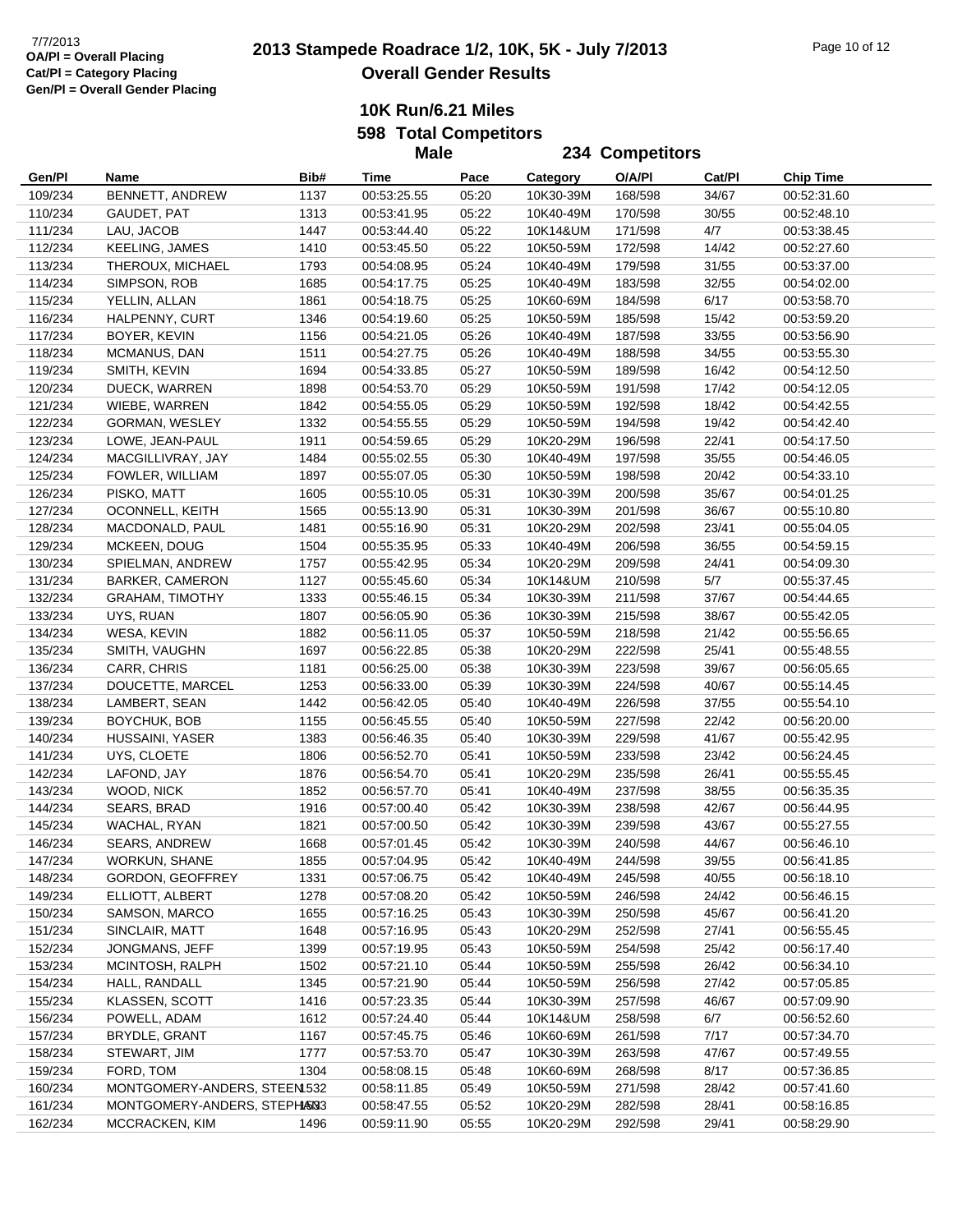# **2013 2013 Stampede Roadrace 1/2, 10K, 5K - July 7/2013** Page 11 of 12 **Overall Gender Results**

**234 Competitors**

**10K Run/6.21 Miles**

**598 Total Competitors**

**Male**

**Gen/Pl Name Bib# Time Pace Category O/A/Pl Cat/Pl Chip Time** 163/234 DIMINI, CARRIE 1248 00:59:12.00 05:55 10K20-29M 293/598 30/41 00:58:29.95 164/234 SADLER, JONATHAN 1649 00:59:23.45 05:56 10K60-69M 296/598 9/17 00:59:03.60 165/234 CRAMER, ALLAN 1219 01:00:12.90 06:01 10K30-39M 313/598 48/67 00:59:44.95 166/234 YOUNGER, BRIAN 1866 01:00:13.30 06:01 10K50-59M 314/598 29/42 00:59:32.10 167/234 WHITE, MITCHELL 1930 01:00:36.05 06:03 10K40-49M 319/598 41/55 00:59:59.85 168/234 BEST, PETER 1144 01:00:39.45 06:03 10K40-49M 320/598 42/55 00:59:32.00 169/234 BRADLEY, JAY 1158 01:00:46.05 06:04 10K60-69M 323/598 10/17 00:59:56.60 170/234 FIELD, STEVE 1293 01:00:49.60 06:04 10K50-59M 324/598 30/42 00:59:32.80 171/234 GAUDET, GREG 1312 01:00:54.65 06:05 10K50-59M 326/598 31/42 01:00:31.80 172/234 KOKOTT, RYAN 1421 01:01:09.75 06:06 10K40-49M 330/598 43/55 01:01:09.75 173/234 HILDEBRANDT, KURTIS 1366 01:01:10.95 06:07 10K40-49M 331/598 44/55 01:00:03.80 174/234 TAYLOR, JEFF 1790 01:01:11.85 06:07 10K50-59M 332/598 32/42 01:00:08.50 175/234 PATEL, TUSHAR 1582 01:01:36.20 06:09 10K30-39M 337/598 49/67 01:00:10.10 176/234 ELLERGODT, BRENT 1276 01:01:36.25 06:09 10K40-49M 338/598 45/55 01:00:37.25 177/234 QUINN, KRIS 1621 01:01:46.35 06:10 10K30-39M 342/598 50/67 01:01:27.80 178/234 HILLIER, BRETT 1368 01:01:54.50 06:11 10K30-39M 346/598 51/67 01:00:45.85 179/234 PEDLAR, MATTHEW 1586 01:02:06.30 06:12 10K30-39M 350/598 52/67 01:01:49.55 180/234 ELLERGODT, CONNOR 1277 01:02:40.40 06:16 10K20-29M 359/598 31/41 01:01:40.75 181/234 ITO, YOSHIAKI 1390 01:02:40.95 06:16 10K70+M 360/598 1/1 01:02:36.45 182/234 OLSON, DON 1570 01:03:02.60 06:18 10K60-69M 367/598 11/17 01:02:03.10 183/234 WALLACE, KERRY 1825 01:03:05.85 06:18 10K50-59M 369/598 33/42 01:01:59.95 184/234 FISHER, JOHN 1929 01:03:09.65 06:18 10K60-69M 372/598 12/17 01:02:53.00 185/234 WENTZELL, JOHN 1880 01:03:38.40 06:21 10K30-39M 386/598 53/67 01:03:19.20 186/234 BARKER, PAUL 1128 01:03:43.90 06:22 10K20-29M 387/598 32/41 01:02:20.85 187/234 JANEWSKI, MURRAY 1391 01:03:44.50 06:22 10K50-59M 388/598 34/42 01:03:11.85 188/234 RIVERA, FERDINAND 1635 01:03:46.75 06:22 10K30-39M 391/598 54/67 01:03:35.00 189/234 HILTON, MICHAEL 1369 01:04:08.50 06:24 10K40-49M 399/598 46/55 01:03:27.35 190/234 LAFOND, CODY 1913 01:04:15.35 06:25 10K20-29M 403/598 33/41 01:03:15.00 191/234 SANDHU, RANJOT 1656 01:04:16.25 06:25 10K20-29M 404/598 34/41 01:03:51.50 192/234 HAMMOND, SIMON 1349 01:04:44.05 06:28 10K30-39M 412/598 55/67 01:03:20.80 193/234 BROWN, KENT 1901 01:04:45.05 06:28 10K60-69M 413/598 13/17 01:04:07.40 194/234 BARCLAY, DEREK 1921 01:04:51.65 06:29 10K40-49M 422/598 47/55 01:03:29.30 195/234 DUNNE, AARON 1262 01:04:53.80 06:29 10K20-29M 423/598 35/41 01:04:12.50 196/234 YIP, STEPHEN 1862 01:04:56.45 06:29 10K40-49M 425/598 48/55 01:04:41.90 197/234 SNELL, FRED 1755 01:04:56.90 06:29 10K60-69M 426/598 14/17 01:04:47.20 198/234 HRUSKA, PAMELA 1377 01:04:57.85 06:29 10K30-39M 427/598 56/67 01:04:01.05 199/234 AITKEN, DOUG 1107 01:05:04.75 06:30 10K40-49M 428/598 49/55 01:03:48.80 200/234 MCKINNEY, CHAD 1506 01:05:07.90 06:30 10K20-29M 430/598 36/41 01:04:07.75 201/234 ST CROIX, CORY 1759 01:05:29.75 06:32 10K30-39M 437/598 57/67 01:05:29.75 202/234 KRAMER, JERRY 1423 01:05:53.25 06:35 10K40-49M 446/598 50/55 01:04:55.90 203/234 ALEX, MACNAB 1932 01:06:22.95 06:38 10K30-39M 453/598 58/67 01:06:22.95 204/234 OLAR, JOHN 1569 01:06:24.70 06:38 10K40-49M 454/598 51/55 01:05:15.00 205/234 GRAVEL, MARC 1337 01:06:31.45 06:39 10K30-39M 460/598 59/67 01:06:06.00 206/234 MEAGHER, TREVOR 1514 01:06:50.05 06:41 10K40-49M 471/598 52/55 01:05:59.55 207/234 BOUWMEESTER, GRAEME 1153 01:06:50.20 06:41 10K20-29M 472/598 37/41 01:05:28.25 208/234 SANESH, BRIAN 1657 01:06:55.45 06:41 10K40-49M 473/598 53/55 01:05:42.25 209/234 FRANCIS, TERRY 1305 01:06:58.60 06:41 10K60-69M 475/598 15/17 01:05:44.45 210/234 HART, GERRY 1356 01:07:11.60 06:43 10K50-59M 477/598 35/42 01:06:24.95 211/234 AIELLO, ROBERT 1106 01:07:20.80 06:44 10K50-59M 479/598 36/42 01:06:02.45 212/234 HOPKINS, ERIC 1374 01:08:31.55 06:51 10K50-59M 491/598 37/42 01:07:15.70 213/234 DONAHUE, STEPHEN 1250 01:08:38.15 06:51 10K60-69M 494/598 16/17 01:07:39.85 214/234 MEHILLAJ, MARJAN 1517 01:09:54.50 06:59 10K30-39M 508/598 60/67 01:08:20.25 215/234 FORBES, ALBERT 1303 01:10:29.95 07:02 10K20-29M 511/598 38/41 01:09:39.40 216/234 LEAL, TIM 1452 01:10:48.15 07:04 10K50-59M 517/598 38/42 01:10:00.65